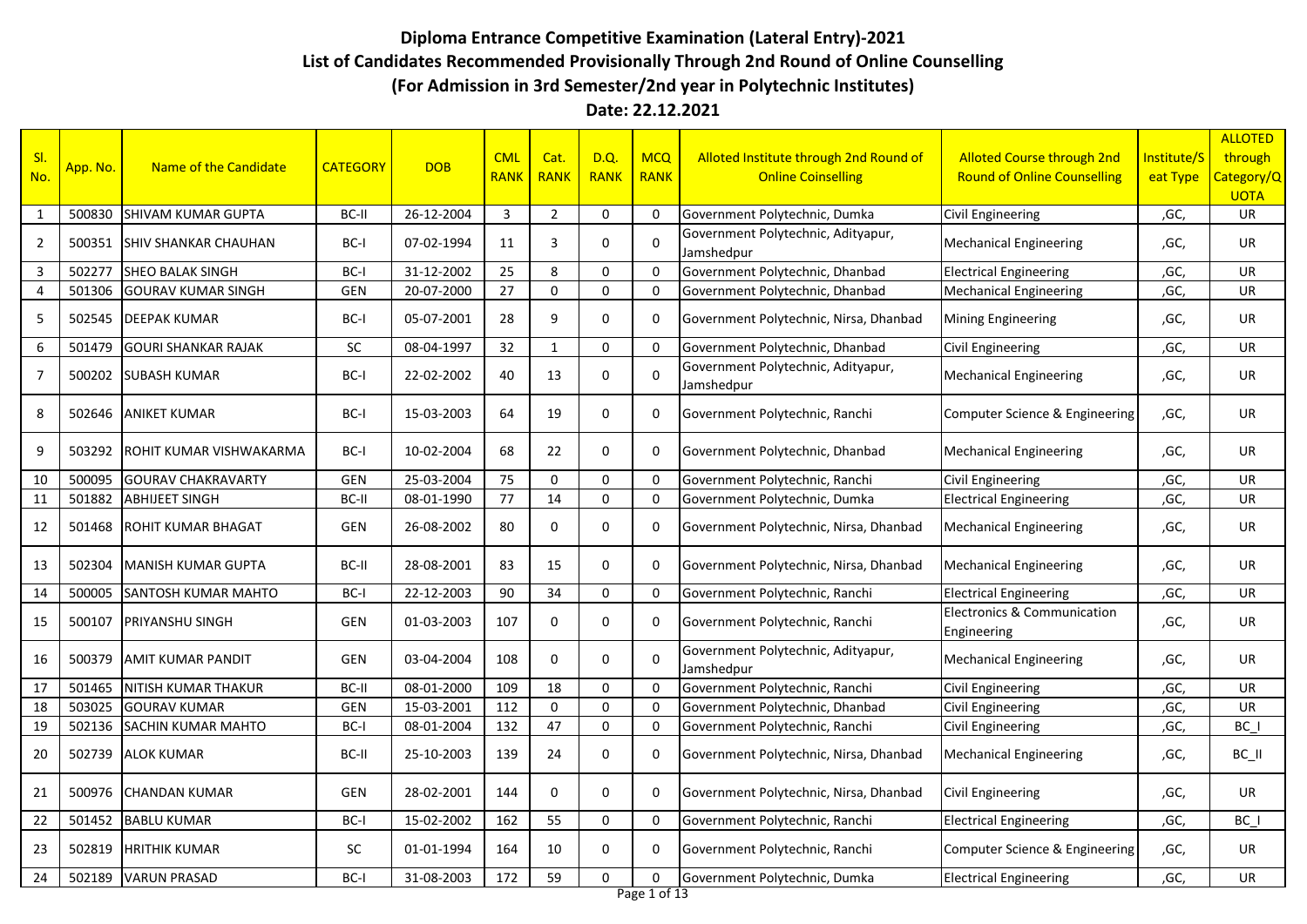| SI.<br>No. | App. No. | Name of the Candidate         | <b>CATEGORY</b> | <b>DOB</b> | <b>CML</b><br><b>RANK</b> | Cat.<br><b>RANK</b> | D.Q.<br><b>RANK</b> | <b>MCQ</b><br><b>RANK</b> | Alloted Institute through 2nd Round of<br><b>Online Coinselling</b>                   | <b>Alloted Course through 2nd</b><br><b>Round of Online Counselling</b> | Institute/S<br>eat Type | <b>ALLOTED</b><br>through<br>Category/Q<br><b>UOTA</b> |
|------------|----------|-------------------------------|-----------------|------------|---------------------------|---------------------|---------------------|---------------------------|---------------------------------------------------------------------------------------|-------------------------------------------------------------------------|-------------------------|--------------------------------------------------------|
| 25         | 501487   | <b>SATWIK SRIJAL</b>          | BC-II           | 30-10-2003 | 174                       | 28                  | 0                   | $\mathbf 0$               | Government Polytechnic, Adityapur,<br>Jamshedpur                                      | Computer Science & Engineering                                          | ,GC,                    | UR                                                     |
| 26         | 500923   | DAMODAR KUMAR MAHTO           | BC-I            | 01-01-2004 | 175                       | 60                  | 0                   | $\mathbf 0$               | Government Polytechnic, Jainamore,<br>Khutri, Bokaro                                  | <b>Mechanical Engineering</b>                                           | ,GC,                    | UR                                                     |
| 27         | 500330   | MITHLESH KUMAR                | <b>SC</b>       | 03-01-1996 | 183                       | 13                  | $\mathbf{0}$        | $\Omega$                  | Government Polytechnic, Latehar                                                       | Civil Engineering                                                       | ,GC,                    | UR                                                     |
| 28         | 500770   | <b>AJAY HEMBROM</b>           | <b>ST</b>       | 12-03-1999 | 184                       | 11                  | $\mathbf 0$         | 0                         | Government Polytechnic, Nirsa, Dhanbad                                                | Mining Engineering                                                      | ,GC,                    | UR                                                     |
| 29         | 502547   | PRAKASH KUMAR MAHATO          | BC-I            | 30-09-2004 | 191                       | 68                  | $\mathbf 0$         | 0                         | Government Polytechnic, Dumka                                                         | <b>Civil Engineering</b>                                                | ,GC,                    | UR                                                     |
| 30         | 500157   | <b>PRASENJEET KUMAR MAHTO</b> | BC-I            | 01-03-2004 | 200                       | 73                  | 0                   | $\mathbf 0$               | Government Polytechnic, Jainamore,<br>Khutri, Bokaro                                  | <b>Mechanical Engineering</b>                                           | ,GC,                    | UR                                                     |
| 31         | 501405   | MANISH MILAN                  | GEN             | 15-11-2003 | 210                       | 0                   | $\mathbf 0$         | 0                         | Government Polytechnic, Dumka                                                         | <b>Electrical Engineering</b>                                           | ,GC,                    | UR                                                     |
| 32         | 500937   | <b>ICHANDAN KUMAR MAHATO</b>  | BC-I            | 26-06-2003 | 216                       | 77                  | 0                   | 0                         | Government Polytechnic, Dumka                                                         | <b>Mechanical Engineering</b>                                           | ,GC,                    | UR.                                                    |
| 33         | 502518   | <b>DHRUB KUMAR</b>            | GEN             | 27-10-2003 | 221                       | 0                   | $\mathbf 0$         | 0                         | Government Polytechnic, Dhanbad                                                       | Computer Science & Engineering                                          | ,GC,                    | <b>TFW</b>                                             |
| 34         | 502233   | <b>CHANDAN KUMAR RANA</b>     | BC-I            | 01-01-2003 | 249                       | 92                  | $\mathbf 0$         | $\mathbf 0$               | Government Polytechnic, Simdega                                                       | <b>Civil Engineering</b>                                                | ,GC,                    | BC I                                                   |
| 35         | 501310   | JITENDRA KUMAR MARANDI        | ST              | 01-01-2003 | 257                       | 16                  | 0                   | $\Omega$                  | Government Polytechnic, Jainamore,<br>Khutri, Bokaro                                  | <b>Mechanical Engineering</b>                                           | ,GC,                    | UR                                                     |
| 36         | 502116   | <b>KUMAR NACHIKETA</b>        | GEN             | 24-09-1999 | 263                       | 0                   | $\mathbf 0$         | $\Omega$                  | Government Polytechnic, Kharsawan                                                     | <b>Electrical Engineering</b>                                           | ,GC,                    | UR                                                     |
| 37         | 502859   | <b>SATENDRA KUMAR</b>         | BC-I            | 10-01-1994 | 264                       | 98                  | $\mathbf 0$         | $\mathbf 0$               | Government Polytechnic, Latehar                                                       | <b>Civil Engineering</b>                                                | ,GC,                    | UR                                                     |
| 38         | 500637   | <b>PARSURAM GOPE</b>          | BC-I            | 12-05-1998 | 265                       | 99                  | 0                   | $\Omega$                  | Government Polytechnic, Adityapur,<br>Jamshedpur                                      | <b>Metallurgical Engineering</b>                                        | ,GC,                    | $BC_$                                                  |
| 39         | 501000   | MRINAL KUMAR MAHATO           | BC-I            | 15-03-2004 | 269                       | 102                 | $\mathbf 0$         | $\Omega$                  | Government Polytechnic, Dhanbad                                                       | <b>Metallurgical Engineering</b>                                        | ,GC,                    | UR                                                     |
| 40         | 501581   | UJJAWAL KUMAR KASHYAP         | BC-II           | 09-02-2001 | 270                       | 45                  | $\mathbf 0$         | $\mathbf 0$               | Govt. Polytechnic, Jagannathpur                                                       | <b>Civil Engineering</b>                                                | ,GC,                    | UR                                                     |
| 41         | 500140   | <b>GOUTAM KUMAR MAHTO</b>     | BC-I            | 04-01-2004 | 273                       | 105                 | 0                   | $\Omega$                  | Government Polytechnic, Jainamore,<br>Khutri, Bokaro                                  | <b>Mechanical Engineering</b>                                           | ,GC,                    | UR                                                     |
| 42         | 501880   | <b>NITISH KUMAR</b>           | BC-I            | 07-08-2003 | 280                       | 108                 | 0                   | 0                         | Government Polytechnic, Ranchi                                                        | <b>Electronics &amp; Communication</b><br>Engineering                   | ,GC,                    | <b>TFW</b>                                             |
| 43         |          | 502848 RAGHUNATH BESRA        | ST              | 14-05-1995 | 284                       | 17                  | 0                   | $\Omega$                  | Government Polytechnic, Adityapur,<br>Jamshedpur                                      | Computer Science & Engineering                                          | ,GC,                    | <b>TFW</b>                                             |
| 44         |          | 501895 MD KHALID              | <b>GEN</b>      | 08-02-1993 | 291                       | 0                   | $\mathbf{0}$        | 21                        | Government Polytechnic, Sahibganj                                                     | Civil Engineering                                                       | ,GC,                    | UR                                                     |
| 45         | 501810   | <b>VIVEK KUMAR MANDAL</b>     | BC-II           | 12-10-2003 | 297                       | 50                  | 0                   | 0                         | Government Polytechnic, Dhanbad                                                       | Computer Science & Engineering                                          | ,GC,                    | UR                                                     |
| 46         | 501703   | <b>ANSHUMAN KUMAR</b>         | BC-I            | 17-08-2003 | 299                       | 115                 | $\pmb{0}$           | $\mathbf 0$               | Government Polytechnic, Latehar                                                       | <b>Electrical Engineering</b>                                           | ,GC,                    | <b>TFW</b>                                             |
| 47         |          | 503146 AAKRITI SAW            | BC-I            | 18-10-2004 | 307                       | 118                 | 0                   | $\mathbf 0$               | Government Womens Polytechnic, Balidih,<br>Bokaro                                     | <b>Electrical Engineering</b>                                           | ,GC,FEMAL<br>Ε,         | UR                                                     |
| 48         |          | 501715   DURGESH KUMAR        | GEN             | 23-03-1999 | 324                       | 0                   | 0                   | 0                         | SILLI POLYTECHNIC (ESTD. BY GOVT. OF<br>JHARKHAND & RUN BY TECHNO INDIA<br>UNDER PPP) | <b>Electrical Engineering</b>                                           | ,PPPF,                  | UR                                                     |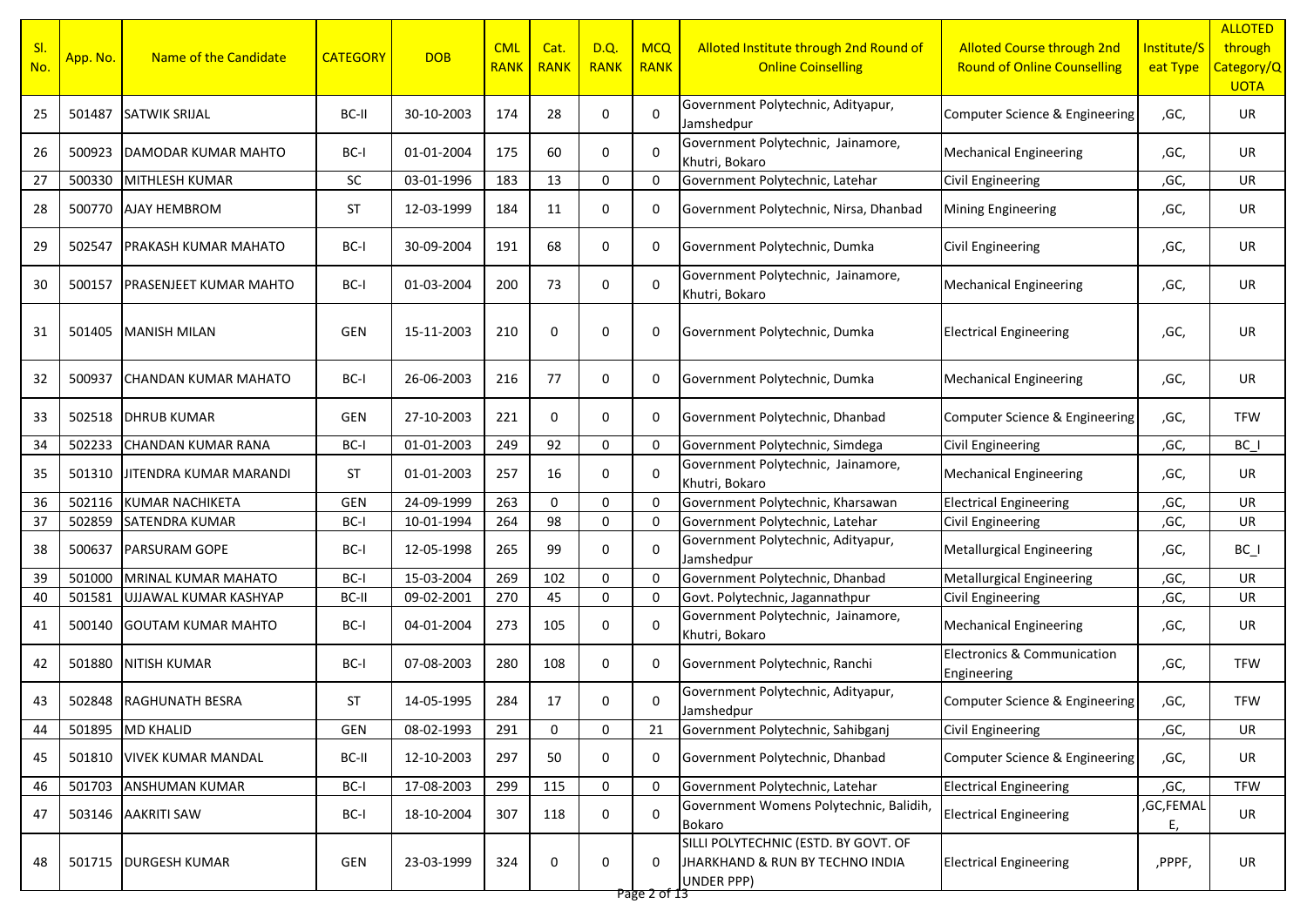| SI.<br>No. | App. No. | Name of the Candidate        | <b>CATEGORY</b> | <b>DOB</b> | <b>CML</b><br><b>RANK</b> | Cat.<br><b>RANK</b> | D.Q.<br><b>RANK</b> | <b>MCQ</b><br><b>RANK</b> | Alloted Institute through 2nd Round of<br><b>Online Coinselling</b>                                     | <b>Alloted Course through 2nd</b><br><b>Round of Online Counselling</b> | Institute/S<br>eat Type | <b>ALLOTED</b><br>through<br>Category/Q<br><b>UOTA</b> |
|------------|----------|------------------------------|-----------------|------------|---------------------------|---------------------|---------------------|---------------------------|---------------------------------------------------------------------------------------------------------|-------------------------------------------------------------------------|-------------------------|--------------------------------------------------------|
| 49         | 503108   | <b>SUJATA KUMARI</b>         | <b>ST</b>       | 01-01-2001 | 325                       | 22                  | 0                   | $\Omega$                  | Government Polytechnic, Dhanbad                                                                         | <b>Electrical Engineering</b>                                           | ,GC,                    | ST                                                     |
| 50         | 502262   | <b>RAHUL VERMA</b>           | BC-II           | 12-04-1998 | 333                       | 57                  | $\mathbf 0$         | $\mathbf 0$               | Government Polytechnic, Simdega                                                                         | <b>Electrical Engineering</b>                                           | ,GC,                    | UR                                                     |
| 51         | 501517   | <b>AMAN KUMAR SONI</b>       | <b>GEN</b>      | 10-01-2004 | 338                       | 0                   | $\mathbf 0$         | 0                         | Government Polytechnic, Ranchi                                                                          | <b>Electronics &amp; Communication</b><br>Engineering                   | ,GC,                    | UR                                                     |
| 52         | 501724   | <b>DHIRAJ KUMAR</b>          | BC-II           | 09-01-2001 | 340                       | 60                  | 0                   | $\Omega$                  | Government Polytechnic, Dumka                                                                           | <b>Mechanical Engineering</b>                                           | ,GC,                    | UR                                                     |
| 53         | 501853   | <b>VIJAY</b>                 | BC-II           | 25-10-2001 | 342                       | 61                  | $\mathbf 0$         | $\Omega$                  | Government Polytechnic, Dumka                                                                           | <b>Electrical Engineering</b>                                           | ,GC,                    | UR                                                     |
| 54         | 500360   | <b>ADITYA TIWARI</b>         | GEN             | 17-06-2004 | 349                       | 0                   | 0                   | 0                         | Government Polytechnic, Dumka                                                                           | <b>Electrical Engineering</b>                                           | ,GC,                    | UR                                                     |
| 55         | 502780   | <b>PRAMOD KUMAR</b>          | GEN             | 24-06-2002 | 365                       | 0                   | 0                   | 0                         | Govt. Polytechnic, Jagannathpur                                                                         | <b>Civil Engineering</b>                                                | ,GC,                    | UR                                                     |
| 56         | 501302   | <b>CHINTU KUMAR</b>          | GEN             | 16-12-2002 | 367                       | 0                   | 0                   | 0                         | Government Polytechnic, Dumka                                                                           | <b>Mechanical Engineering</b>                                           | ,GC,                    | UR                                                     |
| 57         | 502133   | KUNDAN KUMAR                 | SC              | 20-01-1999 | 374                       | 22                  | 0                   | 0                         | Government Polytechnic, Ranchi                                                                          | <b>Civil Engineering</b>                                                | ,GC,                    | SC                                                     |
| 58         |          | 500155 <b>JOM KUMAR</b>      | BC-II           | 05-03-2002 | 377                       | 71                  | 0                   | 0                         | Government Polytechnic, Dumka                                                                           | <b>Mechanical Engineering</b>                                           | ,GC,                    | BC_II                                                  |
| 59         | 501533   | <b>SANAND KUMAR</b>          | BC-II           | 01-01-2004 | 378                       | 72                  | $\mathbf 0$         | 0                         | Govt. Polytechnic, Jagannathpur                                                                         | <b>Civil Engineering</b>                                                | ,GC,                    | UR                                                     |
| 60         | 502768   | <b>RAHUL KUMAR</b>           | BC-I            | 07-05-2003 | 382                       | 140                 | 0                   | 0                         | <b>MADHUPUR POLYTECHNIC</b>                                                                             | Mining Engineering                                                      | ,PPPF,                  | UR                                                     |
| 61         | 502045   | <b>VINAY KUMAR</b>           | BC-I            | 10-04-2004 | 398                       | 148                 | 0                   | 0                         | Govt. Polytechnic, Jagannathpur                                                                         | Civil Engineering                                                       | ,GC,                    | UR                                                     |
| 62         | 502068   | <b>NITEESH KUMAR MAHTO</b>   | BC-I            | 15-05-2003 | 406                       | 152                 | 0                   | 0                         | Government Polytechnic, Latehar                                                                         | Civil Engineering                                                       | ,GC,                    | BC I                                                   |
| 63         | 501838   | NIRANJAN KUMAR               | GEN             | 25-12-2003 | 408                       | 0                   | $\mathbf 0$         | 0                         | Government Polytechnic, Koderma                                                                         | <b>Electronics &amp; Communication</b><br>Engineering                   | ,GC,                    | UR                                                     |
| 64         | 501212   | <b>ABHISHEK KUMAR MANDAL</b> | BC-I            | 03-08-2003 | 413                       | 154                 | $\mathbf 0$         | $\Omega$                  | SILLI POLYTECHNIC (ESTD. BY GOVT. OF<br><b>JHARKHAND &amp; RUN BY TECHNO INDIA</b><br><b>UNDER PPP)</b> | <b>Electrical Engineering</b>                                           | ,PPPF,                  | UR                                                     |
| 65         | 501334   | <b>SAURABH KUMAR</b>         | BC-I            | 04-10-2003 | 417                       | 155                 | $\overline{2}$      | $\Omega$                  | Government Polytechnic, Simdega                                                                         | Civil Engineering                                                       | ,GC,                    | PH LD                                                  |
| 66         | 500752   | <b>BHARATLAL BEDIA</b>       | <b>ST</b>       | 02-01-2000 | 419                       | 30                  | $\mathbf 0$         | $\mathbf 0$               | Government Polytechnic, Latehar                                                                         | <b>Electrical Engineering</b>                                           | ,GC,                    | UR                                                     |
| 67         | 503080   | MERAJ ANSARI                 | BC-I            | 03-05-2003 | 423                       | 158                 | 0                   | $\mathbf 0$               | SILLI POLYTECHNIC (ESTD. BY GOVT. OF<br>JHARKHAND & RUN BY TECHNO INDIA<br><b>UNDER PPP)</b>            | <b>Civil Engineering</b>                                                | ,PPPF,                  | UR                                                     |
| 68         |          | 502305 DEEPA KUMARI          | BC-II           | 18-01-2002 | 426                       | 80                  | 0                   | $\mathbf 0$               | Government Polytechnic, Sahibganj                                                                       | <b>Mechanical Engineering</b>                                           | ,GC,                    | UR                                                     |
| 69         |          | 501104 AMRIT KUMAR MAHTO     | BC-II           | 20-05-2000 | 427                       | 81                  | 0                   | 0                         | Government Polytechnic, Latehar                                                                         | <b>Electrical Engineering</b>                                           | ,GC,                    | $BC$ $II$                                              |
| 70         |          | 500694 MD ASEEF ANSARI       | BC-II           | 28-01-2004 | 433                       | 82                  | $\mathbf 0$         | 29                        | SILLI POLYTECHNIC (ESTD. BY GOVT. OF<br>JHARKHAND & RUN BY TECHNO INDIA<br>UNDER PPP)                   | Civil Engineering                                                       | ,PPPF,                  | UR                                                     |
| 71         |          | 501883 KHUSHNUMA PARVEEN     | BC-I            | 31-08-2004 | 434                       | 162                 | $\mathbf 0$         | 30                        | Government Polytechnic, Dhanbad                                                                         | Computer Science & Engineering                                          | ,GC,                    | UR                                                     |
| 72         |          | 500325 ANANT BESHRA          | <b>ST</b>       | 26-10-1993 | 446                       | 33                  | 0                   | $\Omega$                  | Government Polytechnic, Adityapur,<br>Jamshedpur                                                        | <b>Mechanical Engineering</b>                                           | ,GC,                    | ST                                                     |
| 73         |          | 501341 SHANKAR MAHTO         | BC-I            | 16-03-1997 | 447                       | 166                 | 0                   | $\Omega$<br>Page 3 of 13  | Government Polytechnic, Jainamore,<br>Khutri, Bokaro                                                    | <b>Mechanical Engineering</b>                                           | ,GC,                    | $BC_$                                                  |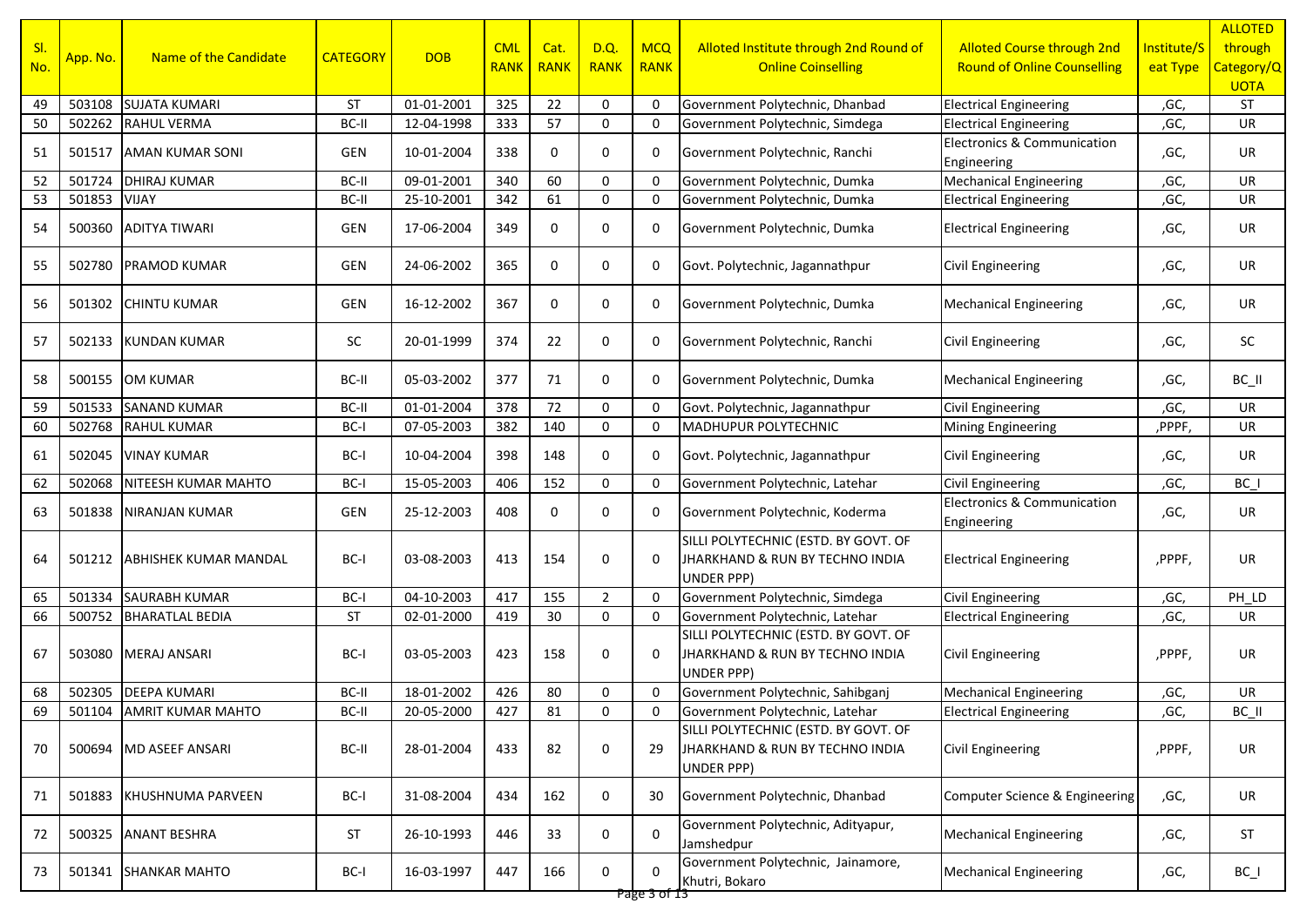| SI.<br>No. | App. No. | Name of the Candidate          | <b>CATEGORY</b> | <b>DOB</b> | <b>CML</b><br><b>RANK</b> | Cat.<br>RANK | D.Q<br><b>RANK</b> | <b>MCQ</b><br><b>RANK</b> | Alloted Institute through 2nd Round of<br><b>Online Coinselling</b>                                          | <b>Alloted Course through 2nd</b><br><b>Round of Online Counselling</b> | Institute/S<br>eat Type | <b>ALLOTED</b><br>through<br>Category/Q<br><b>UOTA</b> |
|------------|----------|--------------------------------|-----------------|------------|---------------------------|--------------|--------------------|---------------------------|--------------------------------------------------------------------------------------------------------------|-------------------------------------------------------------------------|-------------------------|--------------------------------------------------------|
| 74         | 500506   | ABHAY KUMAR MEHTA              | BC-II           | 09-12-2003 | 452                       | 86           | 0                  | 0                         | Government Polytechnic, Sahibganj                                                                            | <b>Electrical Engineering</b>                                           | ,GC,                    | UR.                                                    |
| 75         | 500662   | <b>MANOHAR KHALKHO</b>         | <b>ST</b>       | 27-02-2004 | 459                       | 35           | 0                  | 0                         | Government Polytechnic, Ranchi                                                                               | <b>Civil Engineering</b>                                                | ,GC,                    | <b>ST</b>                                              |
| 76         | 500453   | <b>PREM ORAON</b>              | <b>ST</b>       | 19-04-2004 | 460                       | 36           | 0                  | 0                         | Government Polytechnic, Jainamore,<br>Khutri, Bokaro                                                         | <b>Mechanical Engineering</b>                                           | ,GC,                    | <b>ST</b>                                              |
| 77         | 503265   | <b>SURAJ KUMAR</b>             | <b>SC</b>       | 05-01-2000 | 465                       | 28           | 0                  | $\Omega$                  | Government Polytechnic, Ranchi                                                                               | <b>Electrical Engineering</b>                                           | ,GC,                    | SC                                                     |
| 78         | 501360   | <b>NARGISH PARVEEN</b>         | BC-II           | 11-02-2003 | 467                       | 90           | 0                  | 33                        | Government Womens Polytechnic,<br>Tharpakhna, Ranchi                                                         | <b>Electrical Engineering</b>                                           | GC,FEMAL<br>Ε,          | <b>TFW</b>                                             |
| 79         | 500670   | ISHYAM KUMAR                   | BC-I            | 01-01-2003 | 477                       | 176          | 0                  | 0                         | PAKUR POLYTECHNIC (ESTD. BY GOVT. OF<br>JHARKHAND & RUN BY BHUBANESWAR<br>POLY. & CYBOTECH CAMPUS UNDER PPP) | <b>Electrical Engineering</b>                                           | ,PPPF,                  | $BC_$                                                  |
| 80         | 500201   | <b>SUNIL KUMAR</b>             | BC-I            | 23-08-2003 | 480                       | 178          | 0                  | 0                         | Government Polytechnic, Ranchi                                                                               | Computer Science & Engineering                                          | ,GC,                    | UR                                                     |
| 81         | 502356   | <b>RUPESH KUMAR SHARMA</b>     | GEN             | 26-01-2004 | 481                       | $\mathbf 0$  | $\mathbf 0$        | 0                         | Government Polytechnic, Dhanbad                                                                              | Computer Science & Engineering                                          | ,GC,                    | UR                                                     |
| 82         | 500313   | <b>GAUTAM KUMAR SINGH</b>      | GEN             | 04-05-2000 | 485                       | $\mathbf 0$  | $\mathbf 0$        | 0                         | Government Polytechnic, Simdega                                                                              | <b>Electrical Engineering</b>                                           | ,GC,                    | UR                                                     |
| 83         | 502197   | <b>ANKIT KUMAR TIWARY</b>      | <b>GEN</b>      | 26-10-2001 | 486                       | $\mathbf 0$  | 0                  | $\mathbf 0$               | Government Polytechnic, Kharsawan                                                                            | <b>Electrical Engineering</b>                                           | ,GC,                    | UR                                                     |
| 84         | 500842   | <b>SUDHIR KUMAR</b>            | BC-I            | 01-01-2005 | 496                       | 184          | $\mathbf 0$        | 0                         | Government Polytechnic, Dumka                                                                                | <b>Mechanical Engineering</b>                                           | ,GC,                    | BC I                                                   |
| 85         | 500444   | <b>NASIM ANSARI</b>            | BC-I            | 10-01-2003 | 501                       | 186          | 0                  | 0                         | Government Polytechnic, Ranchi                                                                               | Computer Science & Engineering                                          | ,GC,                    | UR                                                     |
| 86         | 501890   | AARSI SABA                     | GEN             | 14-02-2003 | 505                       | 0            | 0                  | 37                        | Government Womens Polytechnic, Balidih,<br><b>Bokaro</b>                                                     | <b>Electrical Engineering</b>                                           | ,GC,FEMAL<br>Ε,         | UR                                                     |
| 87         | 502091   | <b>MANISH KUMAR SHAW</b>       | GEN             | 29-03-2003 | 506                       | 0            | 0                  | 0                         | Government Polytechnic, Sahibganj                                                                            | <b>Electrical Engineering</b>                                           | ,GC,                    | UR                                                     |
| 88         | 500479   | SIMRAN KUMARI                  | BC-II           | 05-05-2003 | 508                       | 97           | 0                  | $\Omega$                  | Government Womens Polytechnic, Balidih,<br>Bokaro                                                            | Computer Science & Engineering                                          | ,GC,FEMAL<br>Ε,         | UR                                                     |
| 89         | 501215   | <b>BIJAY KUMAR PRAMANIK</b>    | BC-I            | 15-04-1999 | 510                       | 191          | $\mathbf 0$        | 0                         | Government Polytechnic, Latehar                                                                              | <b>Electrical Engineering</b>                                           | ,GC,                    | $BC_$                                                  |
| 90         | 501634   | VISHAL KUMAR MAHATO            | BC-I            | 12-01-2002 | 513                       | 193          | 0                  | 0                         | Govt. Polytechnic, Jagannathpur                                                                              | <b>Electrical Engineering</b>                                           | ,GC,                    | <b>TFW</b>                                             |
| 91         |          | 501117 MANOJ KUMAR MAHTO       | $BC-I$          | 15-01-2003 | 514                       | 194          | $\Omega$           | 0                         | Government Polytechnic, Simdega                                                                              | <b>Mechanical Engineering</b>                                           | ,GC,                    | UR                                                     |
| 92         | 501743   | <b>SUMAN KANTI MANNA</b>       | BC-I            | 03-06-2003 | 516                       | 195          | 0                  | 0                         | Government Polytechnic, Ranchi                                                                               | Electronics & Communication<br>Engineering                              | ,GC,                    | $BC_$                                                  |
| 93         | 501097   | <b>SUDHEER TOPPO</b>           | ST              | 25-09-1999 | 517                       | 40           | 0                  | $\mathbf 0$               | Government Polytechnic, Simdega                                                                              | <b>Electrical Engineering</b>                                           | ,GC,                    | UR                                                     |
| 94         | 502453   | JAYDEV KUMAR MAHATO            | BC-II           | 05-01-2000 | 520                       | 98           | 0                  | 0                         | Government Polytechnic, Bhaga, Dhanbad                                                                       | Computer Engineering                                                    | ,GC,                    | UR                                                     |
| 95         | 502246   | <b>TANMAY KUMAR KHANDELVAL</b> | GEN             | 08-07-2002 | 524                       | 0            | 0                  | 0                         | Government Polytechnic, Koderma                                                                              | <b>Electronics &amp; Communication</b><br>Engineering                   | ,GC,                    | UR                                                     |
| 96         | 501236   | <b>LAXMAN KUMAR</b>            | BC-I            | 24-12-1992 | 525                       | 197          | 0                  | 0                         | Govt. Polytechnic, Jagannathpur                                                                              | <b>Civil Engineering</b>                                                | ,GC,                    | $BC_$                                                  |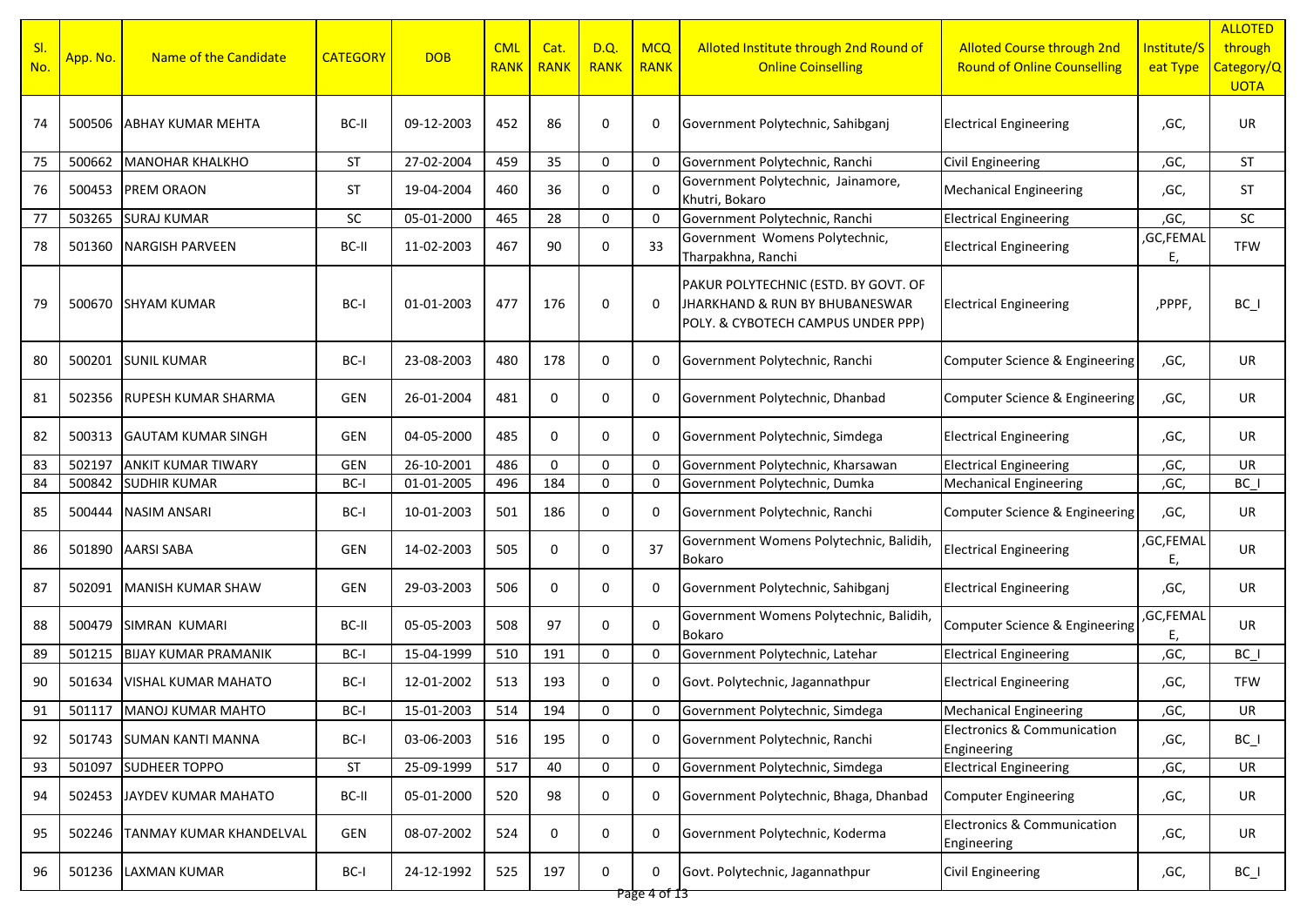| SI.<br>No. | App. No. | Name of the Candidate        | <b>CATEGORY</b> | <b>DOB</b> | <b>CML</b><br>RANK | Cat.<br><b>RANK</b> | D.Q.<br><b>RANK</b> | <b>MCQ</b><br><b>RANK</b> | Alloted Institute through 2nd Round of<br><b>Online Coinselling</b>                                    | <b>Alloted Course through 2nd</b><br><b>Round of Online Counselling</b> | Institute/S<br>eat Type | <b>ALLOTED</b><br>through<br>Category/Q<br><b>UOTA</b> |
|------------|----------|------------------------------|-----------------|------------|--------------------|---------------------|---------------------|---------------------------|--------------------------------------------------------------------------------------------------------|-------------------------------------------------------------------------|-------------------------|--------------------------------------------------------|
| 97         | 500198   | <b>VIKASH RAJBHAR</b>        | <b>GEN</b>      | 03-09-2000 | 526                | $\mathbf 0$         | $\mathbf 0$         | $\Omega$                  | Al-kabir Polytechnic, Kabirnagar,<br>Jamshedpur                                                        | <b>Electrical Engineering</b>                                           | ,PC,                    | UR                                                     |
| 98         | 501112   | <b>SUSHIL KUMAR RAJAK</b>    | SC              | 13-04-2001 | 528                | 35                  | 0                   | $\Omega$                  | Government Polytechnic, Adityapur,<br>Jamshedpur                                                       | <b>Metallurgical Engineering</b>                                        | ,GC,                    | SC                                                     |
| 99         | 502864   | <b>AKASH KUMAR PASWAN</b>    | <b>GEN</b>      | 08-04-2003 | 543                | 0                   | 0                   | 0                         | Government Polytechnic, Latehar                                                                        | <b>Mechanical Engineering</b>                                           | ,GC,                    | UR                                                     |
| 100        | 500237   | SANGEETA KUMARI              | <b>GEN</b>      | 23-10-2004 | 545                | 0                   | $\mathbf 0$         | $\mathbf 0$               | Government Womens Polytechnic,<br>Gamharia, Jamshedpur                                                 | <b>Mechanical Engineering</b>                                           | ,GC,FEMAL<br>Ε,         | UR                                                     |
| 101        | 502314   | <b>SONU KUMAR PANDIT</b>     | BC-I            | 08-11-2002 | 546                | 205                 | $\mathbf 0$         | 0                         | K.K. Polytechnic, Devli, Govindpur, Dhanbad Civil Engineering                                          |                                                                         | ,PC,                    | <b>TFW</b>                                             |
| 102        | 502530   | <b>NIRAL KHALKHO</b>         | <b>ST</b>       | 13-10-2003 | 547                | 45                  | $\mathbf 0$         | 0                         | Government Polytechnic, Nirsa, Dhanbad                                                                 | Civil Engineering                                                       | ,GC,                    | <b>ST</b>                                              |
| 103        | 502846   | <b>DIPESH KUMAR MAHATO</b>   | BC-I            | 30-11-2002 | 552                | 209                 | $\mathbf 0$         | $\Omega$                  | Govt. Polytechnic, Jagannathpur                                                                        | <b>Mechanical Engineering</b>                                           | ,GC,                    | UR                                                     |
| 104        | 502185   | RIYA KUMARI MANDAL           | BC-I            | 08-07-2004 | 555                | 211                 | 0                   | $\Omega$                  | Government Womens Polytechnic, Balidih,<br>Bokaro                                                      | <b>Electrical Engineering</b>                                           | ,GC,FEMAL<br>E          | UR                                                     |
| 105        | 502390   | VIKASH KUMAR RAJAK           | SC              | 15-04-1998 | 560                | 36                  | 0                   | $\Omega$                  | Government Polytechnic, Jainamore,<br>Khutri, Bokaro                                                   | <b>Mechanical Engineering</b>                                           | ,GC,                    | SC                                                     |
| 106        | 501768   | <b>SHYAMKISHOR CHAUDHARY</b> | BC-I            | 10-06-2003 | 563                | 214                 | 0                   | 0                         | Govt. Polytechnic, Jagannathpur                                                                        | <b>Civil Engineering</b>                                                | ,GC,                    | $BC_$                                                  |
| 107        | 502857   | ANAND KUMAR VERMA            | BC-II           | 18-03-2003 | 566                | 106                 | 0                   | $\mathbf 0$               | Govt. Polytechnic, Jagannathpur                                                                        | <b>Mechanical Engineering</b>                                           | ,GC,                    | UR                                                     |
| 108        | 501659   | <b>DEEPAK KUMAR PAL</b>      | BC-I            | 01-12-2004 | 569                | 216                 | 0                   | 0                         | Government Polytechnic, Latehar                                                                        | <b>Mechanical Engineering</b>                                           | ,GC,                    | $BC_$                                                  |
| 109        | 500037   | <b>SUNIL RAJ BOBONGA</b>     | <b>ST</b>       | 25-05-1997 | 570                | 47                  | $\mathbf 0$         | 0                         | Govt. Polytechnic, Jagannathpur                                                                        | <b>Mechanical Engineering</b>                                           | ,GC,                    | UR                                                     |
| 110        | 503297   | <b>PRASHANT KUMAR SINGH</b>  | BC-II           | 17-04-2003 | 581                | 109                 | $\mathbf 0$         | 0                         | Government Polytechnic, Ranchi                                                                         | Computer Science & Engineering                                          | ,GC,                    | UR                                                     |
| 111        | 502798   | <b>AJAY TURI</b>             | <b>SC</b>       | 20-11-1999 | 586                | 38                  | 0                   | $\Omega$                  | GOLA POLYTECHNIC (ESTD. BY GOVT. OF<br>JHARKHAND & RUN BY GURUNANAK<br>TECHNICAL FOUNDATION UNDER PPP) | Civil Engineering                                                       | ,PPPF,                  | UR                                                     |
| 112        | 503154   | <b>SUBHASH RAJAK</b>         | SC              | 14-03-2001 | 587                | 39                  | $\mathbf 0$         | 0                         | Government Polytechnic, Dhanbad                                                                        | <b>Metallurgical Engineering</b>                                        | ,GC,                    | SC                                                     |
| 113        |          | 501736 GOUTAM GOUR           | BC-II           | 03-11-2003 | 598                | 111                 | $\Omega$            | 0                         | Govt. Polytechnic, Jagannathpur                                                                        | <b>Mechanical Engineering</b>                                           | ,GC,                    | BC II                                                  |
| 114        | 502804   | <b>LAXMI KUMARI</b>          | BC-I            | 01-02-2004 | 599                | 228                 | $\mathbf 0$         | $\mathbf 0$               | Government Womens Polytechnic, Balidih,<br>Bokaro                                                      | <b>Electrical Engineering</b>                                           | ,GC,FEMAL<br>Ε,         | UR                                                     |
| 115        | 500029   | <b>AURANGZEB ALI</b>         | GEN             | 20-02-1994 | 602                | $\mathbf 0$         | $\mathbf 0$         | 42                        | Government Polytechnic, Sahibganj                                                                      | <b>Electrical Engineering</b>                                           | ,GC,                    | UR                                                     |
| 116        | 502009   | <b>KUNDAN KUMAR</b>          | SC              | 12-01-2004 | 613                | 43                  | 0                   | 0                         | Government Polytechnic, Sahibganj                                                                      | <b>Civil Engineering</b>                                                | ,GC,                    | SC                                                     |
| 117        | 500161   | <b>GOURAV MAHTO</b>          | BC-I            | 10-10-2003 | 621                | 235                 | 0                   | 0                         | GOLA POLYTECHNIC (ESTD. BY GOVT. OF<br>JHARKHAND & RUN BY GURUNANAK<br>TECHNICAL FOUNDATION UNDER PPP) | <b>Electrical Engineering</b>                                           | ,PPPF,                  | UR                                                     |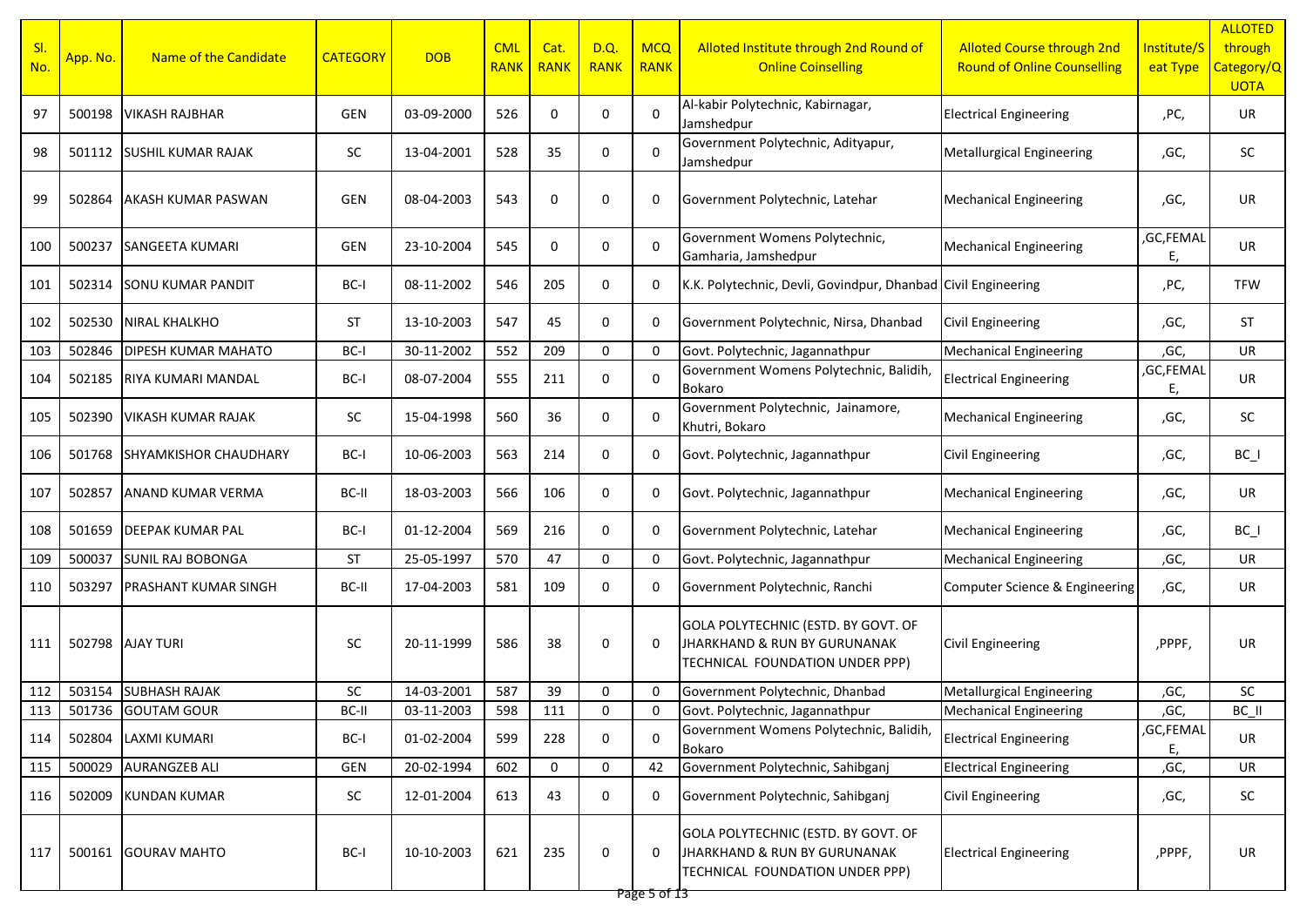| SI.<br>No. | App. No. | Name of the Candidate          | <b>CATEGORY</b> | <b>DOB</b> | <b>CML</b><br><b>RANK</b> | Cat.<br><b>RANK</b> | D.Q.<br><b>RANK</b> | <b>MCQ</b><br><b>RANK</b> | Alloted Institute through 2nd Round of<br><b>Online Coinselling</b>                                               | <b>Alloted Course through 2nd</b><br><b>Round of Online Counselling</b> | Institute/S<br>eat Type | <b>ALLOTED</b><br>through<br>Category/Q<br><b>UOTA</b> |
|------------|----------|--------------------------------|-----------------|------------|---------------------------|---------------------|---------------------|---------------------------|-------------------------------------------------------------------------------------------------------------------|-------------------------------------------------------------------------|-------------------------|--------------------------------------------------------|
| 118        | 500918   | RAM PRASAD RANA                | BC-I            | 15-07-2002 | 627                       | 237                 | 0                   | $\overline{0}$            | Government Polytechnic, Koderma                                                                                   | <b>Computer Engineering</b>                                             | ,GC,                    | <b>UR</b>                                              |
| 119        |          | 500756 MADHAB DAS              | BC-I            | 26-03-2003 | 629                       | 238                 | 0                   | 0                         | Government Polytechnic, Dhanbad                                                                                   | Computer Science & Engineering                                          | ,GC,                    | $BC_$                                                  |
| 120        |          | 502471 PRAMOD KUMAR PAL        | BC-I            | 28-09-2002 | 638                       | 241                 | $\mathbf 0$         | $\Omega$                  | SILLI POLYTECHNIC (ESTD. BY GOVT. OF<br>JHARKHAND & RUN BY TECHNO INDIA<br><b>UNDER PPP)</b>                      | <b>Civil Engineering</b>                                                | ,PPPF,                  | <b>UR</b>                                              |
| 121        |          | 500118 NITESH KUMAR SONI       | BC-II           | 05-12-2002 | 641                       | 118                 | $\mathbf 0$         | $\Omega$                  | Government Polytechnic, Sahibganj                                                                                 | <b>Electrical Engineering</b>                                           | ,GC,                    | <b>UR</b>                                              |
| 122        |          | 503155 UDAY KUMAR MANDAL       | BC-I            | 01-01-2004 | 662                       | 253                 | $\mathbf 0$         | $\Omega$                  | SILLI POLYTECHNIC (ESTD. BY GOVT. OF<br>JHARKHAND & RUN BY TECHNO INDIA<br>UNDER PPP)                             | <b>Civil Engineering</b>                                                | ,PPPF,                  | <b>UR</b>                                              |
| 123        |          | 500465 PAWAN KUMAR             | BC-I            | 12-06-2004 | 678                       | 264                 | $\mathbf 0$         | $\Omega$                  | GOLA POLYTECHNIC (ESTD. BY GOVT. OF<br><b>JHARKHAND &amp; RUN BY GURUNANAK</b><br>TECHNICAL FOUNDATION UNDER PPP) | <b>Electrical Engineering</b>                                           | ,PPPF,                  | UR                                                     |
| 124        | 502622   | <b>PRAVEEN KUMAR CHAUHAN</b>   | BC-I            | 29-06-1998 | 683                       | 266                 | $\mathbf 0$         | 0                         | Government Polytechnic, Dhanbad                                                                                   | Computer Science & Engineering                                          | ,GC,                    | $BC_$                                                  |
| 125        |          | 502153 ROUSHAN KUMAR           | GEN             | 01-12-2002 | 688                       | 0                   | $\mathbf 0$         | 0                         | Government Polytechnic, Sahibganj                                                                                 | <b>Electrical and Electronics</b><br>Engineering                        | ,GC,                    | <b>UR</b>                                              |
| 126        | 502752   | <b>SANDEEP KUMAR</b>           | BC-II           | 10-08-2004 | 690                       | 121                 | $\mathbf 0$         | $\mathbf 0$               | Government Polytechnic, Sahibganj                                                                                 | <b>Mechanical Engineering</b>                                           | ,GC,                    | <b>UR</b>                                              |
| 127        |          | 501798 ARIF KHAN               | GEN             | 21-06-2003 | 696                       | 0                   | $\mathbf 0$         | 0                         | MADHUPUR POLYTECHNIC                                                                                              | <b>Electrical Engineering</b>                                           | ,PPPF,                  | UR.                                                    |
| 128        | 501653   | <b>NIRAL BODRA</b>             | <b>ST</b>       | 03-11-2000 | 720                       | 67                  | 0                   | $\mathbf 0$               | Government Polytechnic, Dhanbad                                                                                   | <b>Mechanical Engineering</b>                                           | ,GC,                    | <b>ST</b>                                              |
| 129        |          | 502392 AMRIT HORO              | <b>ST</b>       | 17-03-1994 | 725                       | 68                  | $\mathbf 0$         | 0                         | Government Polytechnic, Ranchi                                                                                    | <b>Electronics &amp; Communication</b><br>Engineering                   | ,GC,                    | ST                                                     |
| 130        | 503354   | <b>SUDESH KUMAR</b>            | BC-I            | 06-03-2000 | 733                       | 290                 | $\mathbf 0$         | $\mathbf 0$               | Government Polytechnic, Simdega                                                                                   | <b>Electrical Engineering</b>                                           | ,GC,                    | BC I                                                   |
| 131        |          | 502148 LAXMAN KUMAR MANDAL     | BC-I            | 11-09-2002 | 737                       | 292                 | 0                   | $\Omega$                  | <b>MADHUPUR POLYTECHNIC</b>                                                                                       | <b>Electrical Engineering</b>                                           | ,PPPF,                  | <b>UR</b>                                              |
| 132        | 502313   | <b>NITISH KUMAR</b>            | BC-I            | 02-10-2002 | 738                       | 293                 | $\mathbf 0$         | $\Omega$                  | SILLI POLYTECHNIC (ESTD. BY GOVT. OF<br>JHARKHAND & RUN BY TECHNO INDIA<br><b>UNDER PPP)</b>                      | <b>Civil Engineering</b>                                                | ,PPPF,                  | <b>UR</b>                                              |
| 133        | 501884   | <b>ABHIJEET KUMAR SINGH</b>    | <b>ST</b>       | 05-01-2003 | 748                       | 71                  | 0                   | $\mathbf 0$               | Government Polytechnic, Latehar                                                                                   | Civil Engineering                                                       | ,GC,                    | <b>ST</b>                                              |
| 134        |          | 500708 AWDHESH KUMAR CHAUDHARY | BC-I            | 16-09-2002 | 762                       | 307                 | $\mathbf 0$         | $\mathbf 0$               | <b>GUMLA POLYTECHNIC</b>                                                                                          | <b>Mining Engineering</b>                                               | ,PPPF,                  | UR                                                     |
| 135        | 501022   | <b>SACHIN KUMAR</b>            | SC              | 10-05-2003 | 764                       | 57                  | $\mathbf 0$         | $\mathbf 0$               | Government Polytechnic, Dumka                                                                                     | <b>Mechanical Engineering</b>                                           | ,GC,                    | SC                                                     |
| 136        | 500547   | <b>SHAILAB KUMAR</b>           | BC-I            | 07-01-2001 | 768                       | 309                 | 0                   | 0                         | Govt. Polytechnic, Jagannathpur                                                                                   | <b>Electrical Engineering</b>                                           | ,GC,                    | $BC_$                                                  |
| 137        |          | 503063 RAJEEV MANDAL           | BC-I            | 15-04-2003 | 772                       | 310                 | 0                   | 0                         | Government Polytechnic, Sahibganj                                                                                 | <b>Mechanical Engineering</b>                                           | ,GC,                    | UR                                                     |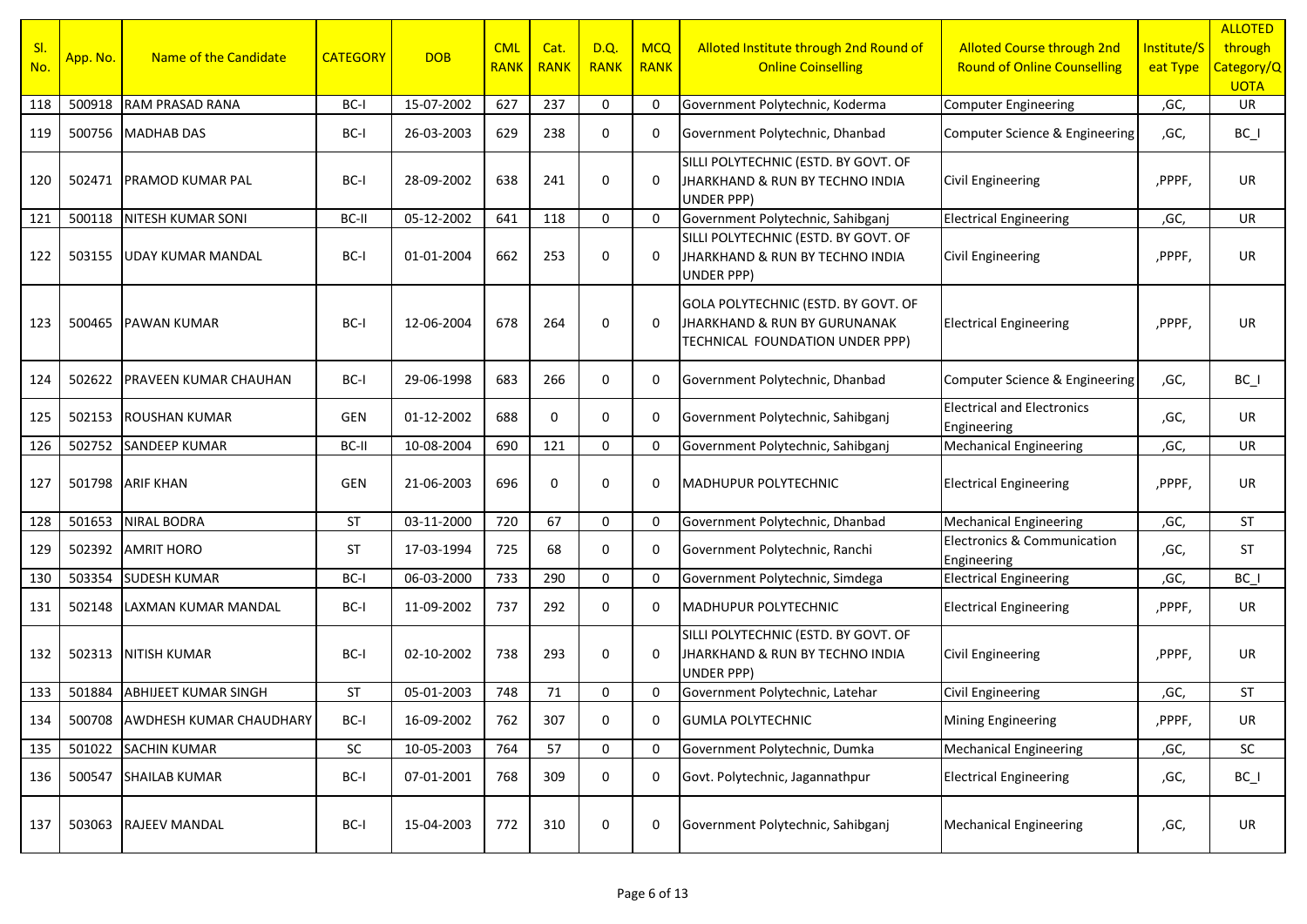| SI.<br>No. | App. No. | Name of the Candidate        | <b>CATEGORY</b> | <b>DOB</b> | <b>CML</b><br><b>RANK</b> | Cat.<br><b>RANK</b> | D.Q.<br><b>RANK</b> | <b>MCQ</b><br><b>RANK</b> | Alloted Institute through 2nd Round of<br><b>Online Coinselling</b>                   | <b>Alloted Course through 2nd</b><br><b>Round of Online Counselling</b> | Institute/S<br>eat Type | <b>ALLOTED</b><br>through<br>Category/Q<br><b>UOTA</b> |
|------------|----------|------------------------------|-----------------|------------|---------------------------|---------------------|---------------------|---------------------------|---------------------------------------------------------------------------------------|-------------------------------------------------------------------------|-------------------------|--------------------------------------------------------|
| 138        | 500174   | <b>RITIK KUMAR</b>           | <b>GEN</b>      | 13-10-2002 | 776                       | 0                   | 0                   | 0                         | Government Polytechnic, Sahibganj                                                     | <b>Mechanical Engineering</b>                                           | ,GC,                    | UR                                                     |
| 139        | 501873   | <b>NAWEEN MAHTO</b>          | BC-I            | 22-10-2002 | 777                       | 311                 | 0                   | $\mathbf 0$               | BEHARAGORA POLYTECHNIC COLLEGE                                                        | <b>Electrical Engineering</b>                                           | ,PPPF,                  | BC I                                                   |
| 140        | 502401   | <b>NITISH KUMAR</b>          | <b>SC</b>       | 12-07-2003 | 778                       | 61                  | 0                   | 0                         | Government Polytechnic, Koderma                                                       | <b>Electronics &amp; Communication</b><br>Engineering                   | ,GC,                    | UR                                                     |
| 141        | 500304   | KUNDAN KUMAR                 | BC-II           | 13-08-1999 | 782                       | 129                 | 0                   | 0                         | Government Polytechnic, Ranchi                                                        | Computer Science & Engineering                                          | ,GC,                    | UR                                                     |
| 142        | 503169   | <b>ASTIK SADHU</b>           | BC-II           | 21-04-2000 | 784                       | 130                 | 0                   | $\Omega$                  | Government Polytechnic, Jainamore,<br>Khutri, Bokaro                                  | Automobile Engineering                                                  | ,GC,                    | UR                                                     |
| 143        | 503110   | MUKESH HEMBRAM               | <b>ST</b>       | 17-03-1999 | 812                       | 83                  | 0                   | 0                         | Government Polytechnic, Nirsa, Dhanbad                                                | <b>Mining Engineering</b>                                               | ,GC,                    | <b>ST</b>                                              |
| 144        | 502512   | <b>MALA KUMARI</b>           | <b>SC</b>       | 22-02-2004 | 820                       | 66                  | 0                   | $\mathbf 0$               | Government Womens Polytechnic, Balidih,<br>Bokaro                                     | <b>Electrical Engineering</b>                                           | ,GC,FEMAL<br>Ε,         | <b>SC</b>                                              |
| 145        | 500211   | UJJAWAL KUMAR                | GEN             | 08-11-2004 | 821                       | 0                   | 0                   | 0                         | Government Polytechnic, Bhaga, Dhanbad                                                | <b>Computer Engineering</b>                                             | ,GC,                    | UR                                                     |
| 146        | 500042   | RAJESH KUMAR MAHATO          | BC-I            | 04-06-1998 | 823                       | 327                 | 0                   | $\overline{0}$            | Govt. Polytechnic, Jagannathpur                                                       | <b>Mechanical Engineering</b>                                           | ,GC,                    | BC                                                     |
| 147        | 502959   | MD MUSTPHIJ ALAM             | BC-I            | 05-02-1999 | 827                       | 329                 | 0                   | 54                        | Government Polytechnic, Sahibganj                                                     | <b>Mechanical Engineering</b>                                           | ,GC,                    | $BC_$                                                  |
| 148        | 500692   | PINKUSH BOBONGA              | <b>ST</b>       | 24-07-1997 | 844                       | 88                  | $\mathbf 0$         | 0                         | Govt. Polytechnic, Jagannathpur                                                       | <b>Mechanical Engineering</b>                                           | ,GC,                    | <b>ST</b>                                              |
| 149        | 501965   | <b>GANGA SAGAR CHOUDHARY</b> | SC              | 28-10-2003 | 848                       | 69                  | 0                   | 0                         | Govt. Polytechnic, Jagannathpur                                                       | <b>Mechanical Engineering</b>                                           | ,GC,                    | SC                                                     |
| 150        | 501986   | KARTIK ORAON                 | <b>ST</b>       | 15-02-1993 | 853                       | 90                  | 0                   | $\Omega$                  | Vidya Memorial Institute of Technology,<br>Devimandap Road, Tupudana, Ranchi          | <b>Electrical Engineering</b>                                           | ,PC,                    | UR                                                     |
| 151        | 501900   | <b>VIVEK KORAH</b>           | <b>ST</b>       | 05-01-2001 | 873                       | 92                  | 0                   | 0                         | Govt. Polytechnic, Jagannathpur                                                       | <b>Mechanical Engineering</b>                                           | ,GC,                    | <b>ST</b>                                              |
| 152        | 501614   | ROHIT KUMAR SHARMA           | BC-I            | 01-01-2003 | 877                       | 342                 | 0                   | 0                         | Government Polytechnic, Simdega                                                       | <b>Mechanical Engineering</b>                                           | ,GC,                    | $BC_$                                                  |
| 153        | 502258   | <b>SARBIND KUMAR DAS</b>     | <b>SC</b>       | 10-05-2004 | 880                       | 74                  | 0                   | 0                         | Government Polytechnic, Sahibganj                                                     | <b>Electrical Engineering</b>                                           | ,GC,                    | SC                                                     |
| 154        | 500494   | <b>AMAN KUMAR GORAIN</b>     | BC-I            | 19-12-2002 | 886                       | 346                 | 0                   | $\mathbf 0$               | SILLI POLYTECHNIC (ESTD. BY GOVT. OF<br>JHARKHAND & RUN BY TECHNO INDIA<br>UNDER PPP) | <b>Mechanical Engineering</b>                                           | ,PPPF,                  | UR                                                     |
| 155        | 501944   | <b>JEETENDRA KUMAR</b>       | <b>GEN</b>      | 02-02-1990 | 897                       | 0                   | 0                   | $\mathbf 0$               | Government Polytechnic, Jainamore,<br>Khutri, Bokaro                                  | Automobile Engineering                                                  | ,GC,                    | UR                                                     |
| 156        | 501629   | <b>UJJWAL MAHATO</b>         | BC-I            | 05-08-2000 | 900                       | 351                 | 0                   | $\mathbf 0$               | Al-kabir Polytechnic, Kabirnagar,<br>Jamshedpur                                       | <b>Electrical Engineering</b>                                           | ,PC,                    | UR                                                     |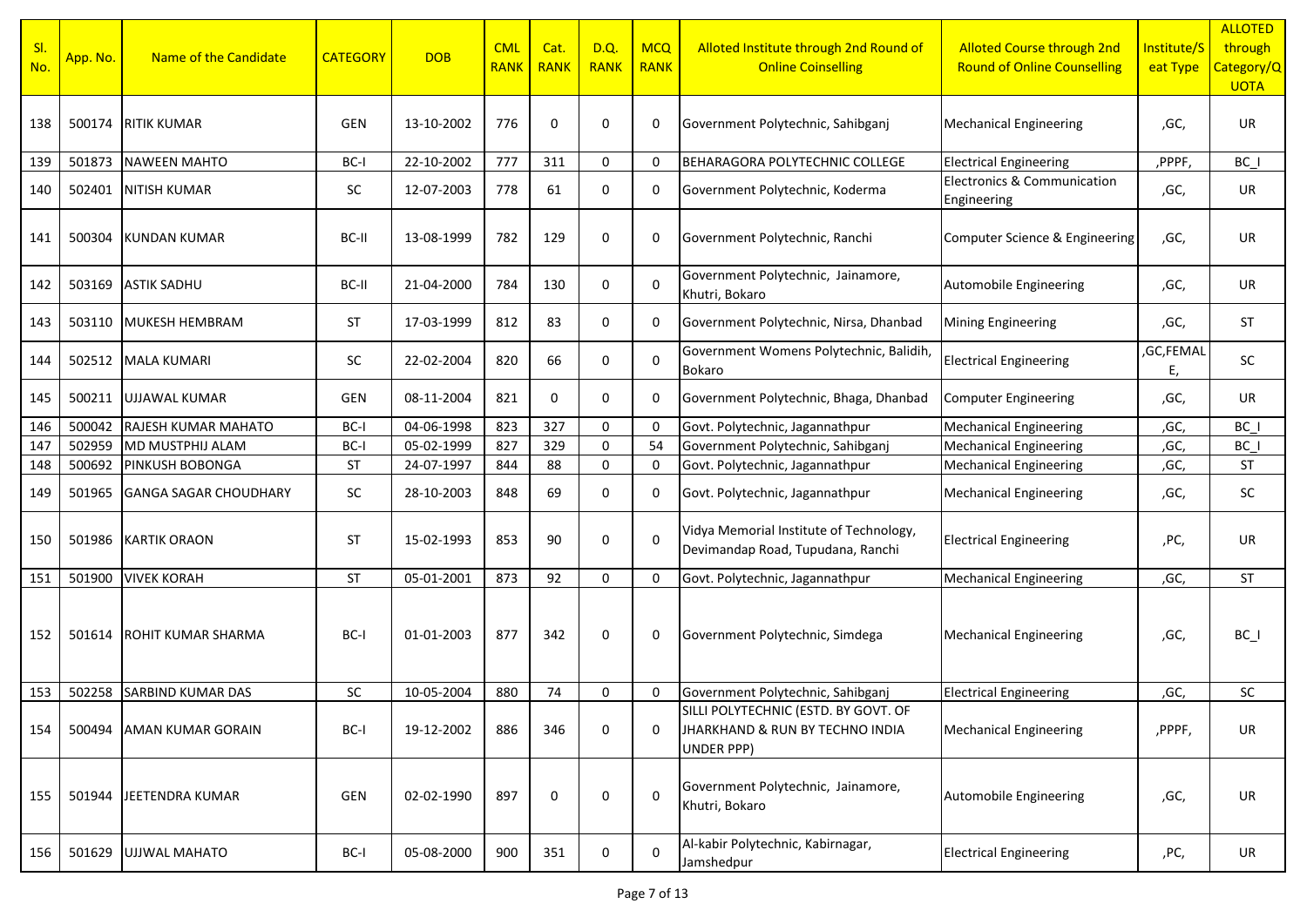| SI.<br>No. | App. No. | Name of the Candidate        | <b>CATEGORY</b> | <b>DOB</b> | <b>CML</b><br><b>RANK</b> | Cat.<br><b>RANK</b> | D.Q.<br><b>RANK</b> | <b>MCQ</b><br><b>RANK</b> | Alloted Institute through 2nd Round of<br><b>Online Coinselling</b>                                         | <b>Alloted Course through 2nd</b><br><b>Round of Online Counselling</b> | Institute/S<br>eat Type | <b>ALLOTED</b><br>through<br>Category/Q<br><b>UOTA</b> |
|------------|----------|------------------------------|-----------------|------------|---------------------------|---------------------|---------------------|---------------------------|-------------------------------------------------------------------------------------------------------------|-------------------------------------------------------------------------|-------------------------|--------------------------------------------------------|
| 157        | 502292   | <b>RAVI RANJAN KUMAR</b>     | <b>GEN</b>      | 25-09-1997 | 911                       | 0                   | 0                   | $\Omega$                  | Jharkhand Govt. Mini Tool Room and<br>Training Centre, Ranchi                                               | Tool & Die Making                                                       | ,GC,                    | UR                                                     |
| 158        | 502007   | JAY PRAKASH KUMAR            | <b>SC</b>       | 17-07-2003 | 921                       | 82                  | $\mathbf 0$         | 0                         | Government Polytechnic, Bhaga, Dhanbad                                                                      | Food Technology                                                         | ,GC,                    | UR                                                     |
| 159        | 501948   | <b>SACHIN KUMAR YADAV</b>    | BC-I            | 30-10-2003 | 924                       | 363                 | 0                   | 0                         | GOLA POLYTECHNIC (ESTD. BY GOVT. OF<br>JHARKHAND & RUN BY GURUNANAK<br>TECHNICAL FOUNDATION UNDER PPP)      | <b>Mechanical Engineering</b>                                           | ,PPPF,                  | UR                                                     |
| 160        | 501804   | <b>BHEEMSEN MARANDI</b>      | <b>ST</b>       | 07-11-2003 | 925                       | 96                  | $\mathbf 0$         | $\Omega$                  | Government Polytechnic, Sahibganj                                                                           | <b>Electrical Engineering</b>                                           | ,GC,                    | <b>ST</b>                                              |
| 161        | 500791   | <b>NEPAL NAYAK</b>           | SC              | 07-02-1998 | 933                       | 84                  | $\mathbf 0$         | $\Omega$                  | Government Polytechnic, Jainamore,<br>Khutri, Bokaro                                                        | Automobile Engineering                                                  | ,GC,                    | UR                                                     |
| 162        | 500218   | <b>VIKRAM TIRKEY</b>         | <b>ST</b>       | 12-12-1998 | 935                       | 99                  | $\mathbf 0$         | $\Omega$                  | Government Polytechnic, Jainamore,<br>Khutri, Bokaro                                                        | <b>Mechanical Engineering</b>                                           | ,GC,                    | <b>ST</b>                                              |
| 163        | 502664   | <b>TEJSAWI VIKRAM</b>        | GEN             | 13-03-1999 | 936                       | $\mathbf 0$         | $\Omega$            | $\Omega$                  | Government Polytechnic, Kharsawan                                                                           | Electronics & Communication<br>Engineering                              | ,GC,                    | <b>UR</b>                                              |
| 164        | 501759   | <b>AJEET CHAUDHARY</b>       | BC-I            | 06-06-2003 | 945                       | 366                 | 0                   | 0                         | SILLI POLYTECHNIC (ESTD. BY GOVT. OF<br>JHARKHAND & RUN BY TECHNO INDIA<br>UNDER PPP)                       | <b>Civil Engineering</b>                                                | ,PPPF,                  | $BC_$                                                  |
| 165        | 502609   | <b>ANOJ KUMAR SINGH</b>      | <b>GEN</b>      | 21-11-2002 | 954                       | 0                   | $\mathbf 0$         | 0                         | Government Polytechnic, Ranchi                                                                              | Computer Science & Engineering                                          | ,GC,                    | UR                                                     |
| 166        | 500950   | <b>PAWAN KUMAR</b>           | BC-I            | 10-02-2004 | 957                       | 372                 | $\mathbf 0$         | $\Omega$                  | Xavier Institute of Polytechnic Technology,<br>Ranchi                                                       | <b>Mechanical Engineering</b>                                           | ,PC,                    | UR.                                                    |
| 167        | 503118   | <b>ASHISH KUMAR SINGH</b>    | <b>GEN</b>      | 21-02-1999 | 960                       | 0                   | 0                   | $\Omega$                  | CHANDIL POLYTECHNIC (ESTD. BY GOVT. OF<br>JHARKHAND & RUN BY GURUNANAK<br>POLYTECHNIC FOUNDATION UNDER PPP) | <b>Electrical Engineering</b>                                           | ,PPPF,                  | UR                                                     |
| 168        | 501684   | <b>NILESH KUMAR</b>          | BC-I            | 13-01-2000 | 974                       | 381                 | $\mathbf 0$         | 0                         | Subhash Institute of Technology, Giridih                                                                    | <b>Electrical Engineering</b>                                           | ,PC,                    | <b>UR</b>                                              |
| 169        | 501610   | <b>KAJAL KUMARI</b>          | BC-I            | 17-03-2001 | 975                       | 382                 | $\mathbf 0$         | 0                         | Government Polytechnic, Ranchi                                                                              | Computer Science & Engineering                                          | ,GC,                    | $BC_$                                                  |
| 170        | 501828   | KAVYANJALI KASHYAP           | BC-II           | 13-05-2004 | 984                       | 155                 | 0                   | $\Omega$                  | Government Womens Polytechnic,<br>Tharpakhna, Ranchi                                                        | <b>Electrical Engineering</b>                                           | ,GC,FEMAL<br>E,         | UR                                                     |
| 171        |          | 500049 PRINCE KUMAR THAKUR   | $BC-I$          | 15-04-1996 | 991                       | 390                 | $\mathbf 0$         | 0                         | <b>GARHWA POLYTECHNIC</b>                                                                                   | <b>Mechanical Engineering</b>                                           | ,PPPF,                  | UR                                                     |
| 172        | 500742   | <b>ANUP PRAKASH KANDULNA</b> | ST              | 03-10-1993 | 1005                      | 112                 | 0                   | $\mathbf 0$               | Government Polytechnic, Dhanbad                                                                             | <b>Mechanical Engineering</b>                                           | ,GC,                    | ST                                                     |
| 173        | 500025   | <b>DIMPAL KUMARI</b>         | <b>ST</b>       | 08-04-2003 | 1012                      | 114                 | 0                   | 0                         | Government Polytechnic, Nirsa, Dhanbad                                                                      | <b>Civil Engineering</b>                                                | ,GC,                    | ST                                                     |
| 174        | 500620   | <b>SACHIN MAHTO</b>          | BC-I            | 15-10-2001 | 1026                      | 403                 | $\pmb{0}$           | 0                         | GOLA POLYTECHNIC (ESTD. BY GOVT. OF<br>JHARKHAND & RUN BY GURUNANAK<br>TECHNICAL FOUNDATION UNDER PPP)      | <b>Mechanical Engineering</b>                                           | ,PPPF,                  | UR                                                     |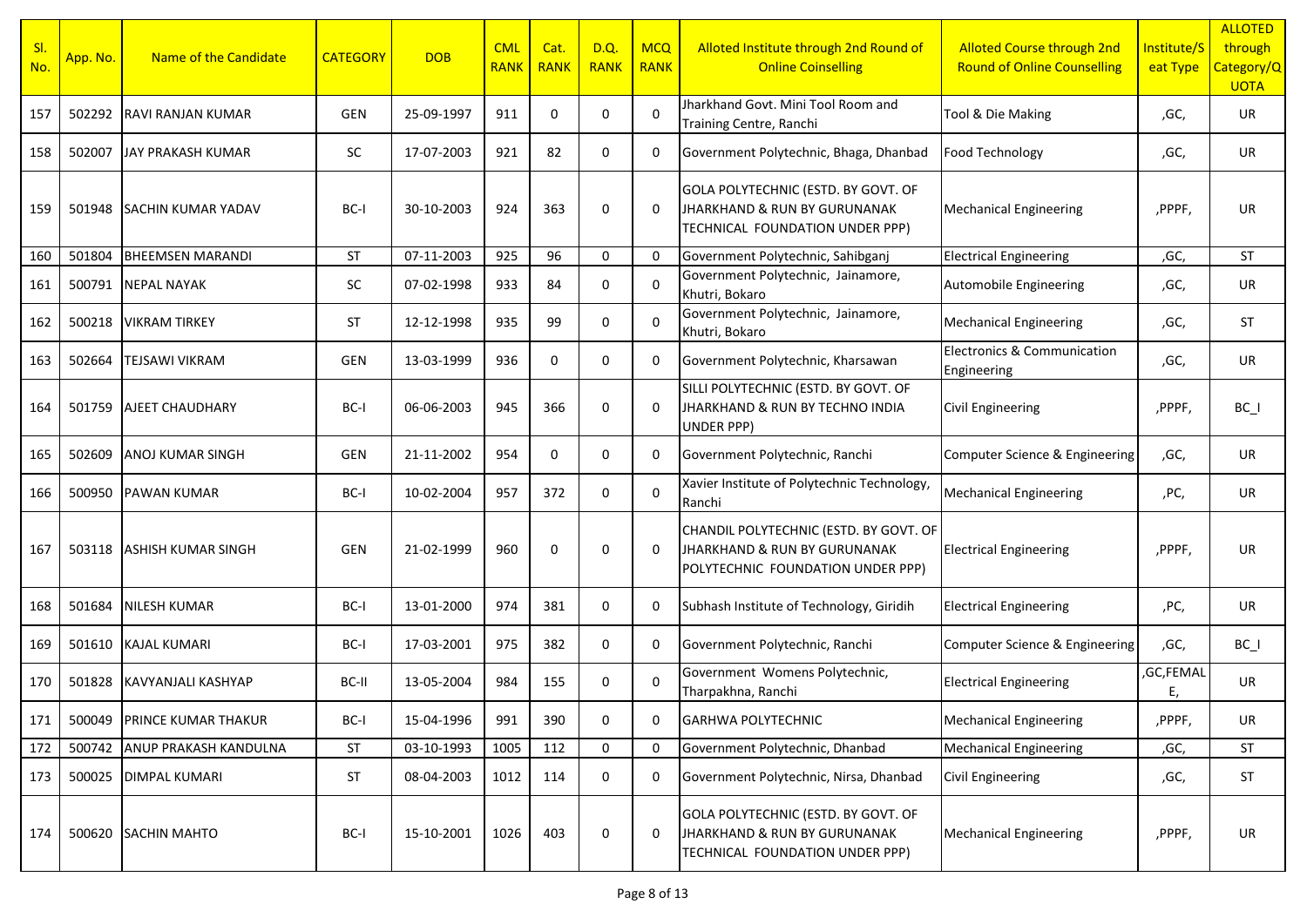| SI.<br>No. | App. No. | Name of the Candidate          | <b>CATEGORY</b> | <b>DOB</b> | <b>CML</b><br><b>RANK</b> | Cat.<br><b>RANK</b> | <b>D.Q.</b><br><b>RANK</b> | <b>MCQ</b><br><b>RANK</b> | Alloted Institute through 2nd Round of<br><b>Online Coinselling</b>                                                    | <b>Alloted Course through 2nd</b><br><b>Round of Online Counselling</b> | Institute/S<br>eat Type | <b>ALLOTED</b><br>through<br>Category/Q<br><b>UOTA</b> |
|------------|----------|--------------------------------|-----------------|------------|---------------------------|---------------------|----------------------------|---------------------------|------------------------------------------------------------------------------------------------------------------------|-------------------------------------------------------------------------|-------------------------|--------------------------------------------------------|
| 175        | 500334   | <b>HITESH KUMAR MAHTO</b>      | BC-I            | 17-11-2003 | 1030                      | 406                 | $\mathbf 0$                | $\Omega$                  | CHANDIL POLYTECHNIC (ESTD. BY GOVT. OF<br><b>JHARKHAND &amp; RUN BY GURUNANAK</b><br>POLYTECHNIC FOUNDATION UNDER PPP) | <b>Electrical Engineering</b>                                           | ,PPPF,                  | <b>UR</b>                                              |
| 176        | 502556   | <b>NIKHIL KUMAR</b>            | GEN             | 16-01-2004 | 1031                      | $\mathbf 0$         | 0                          | $\Omega$                  | Government Polytechnic, Adityapur,<br>Jamshedpur                                                                       | Computer Science & Engineering                                          | ,GC,                    | UR                                                     |
| 177        | 501978   | <b>VINOD MAHATO</b>            | BC-I            | 05-03-1997 | 1032                      | 407                 | $\mathbf 0$                | $\Omega$                  | CHANDIL POLYTECHNIC (ESTD. BY GOVT. OF<br>JHARKHAND & RUN BY GURUNANAK<br>POLYTECHNIC FOUNDATION UNDER PPP)            | <b>Electrical Engineering</b>                                           | ,PPPF,                  | UR                                                     |
| 178        | 502288   | <b>MD NAYEEM ANSARI</b>        | BC-I            | 09-09-1996 | 1035                      | 409                 | $\Omega$                   | 63                        | Pemiya Rishikesh Institute of Technology,<br>Dhanbad                                                                   | Civil Engineering                                                       | ,PC,                    | <b>TFW</b>                                             |
| 179        | 501044   | <b>PRAHALAD KUMAR MAHTO</b>    | BC-I            | 12-04-2003 | 1048                      | 414                 | $\Omega$                   | $\Omega$                  | GOLA POLYTECHNIC (ESTD. BY GOVT. OF<br>JHARKHAND & RUN BY GURUNANAK<br>TECHNICAL FOUNDATION UNDER PPP)                 | <b>Mechanical Engineering</b>                                           | ,PPPF,                  | $BC_$                                                  |
| 180        | 501811   | <b>ARUN KUMAR</b>              | GEN             | 13-12-2004 | 1052                      | $\mathbf 0$         | $\mathbf 0$                | 0                         | Govt. Polytechnic, Jagannathpur                                                                                        | <b>Electrical and Electronics</b><br>Engineering                        | ,GC,                    | UR                                                     |
| 181        | 500878   | <b>CHANDRAKANT MAHATO</b>      | BC-I            | 12-04-2000 | 1066                      | 421                 | $\mathbf 0$                | 0                         | Govt. Polytechnic, Jagannathpur                                                                                        | <b>Electrical and Electronics</b><br>Engineering                        | ,GC,                    | UR                                                     |
| 182        | 502874   | <b>ABHISHEK MANDAL</b>         | BC-I            | 18-04-2003 | 1071                      | 424                 | $\mathbf 0$                | 0                         | K.K. Polytechnic, Devli, Govindpur, Dhanbad Electrical Engineering                                                     |                                                                         | ,PC,                    | UR                                                     |
| 183        | 501785   | <b>TUSHAR KALINDI</b>          | <b>SC</b>       | 21-10-2002 | 1080                      | 97                  | $\mathbf 0$                | $\mathbf 0$               | Government Polytechnic, Nirsa, Dhanbad                                                                                 | Mining Engineering                                                      | ,GC,                    | SC                                                     |
| 184        | 500979   | <b>ABHIJEET KUMAR SAW</b>      | BC-I            | 07-10-2004 | 1084                      | 428                 | $\mathbf 0$                | $\Omega$                  | Government Polytechnic, Jainamore,<br>Khutri, Bokaro                                                                   | Automobile Engineering                                                  | ,GC,                    | UR                                                     |
| 185        | 501832   | <b>BINDU KUMARI</b>            | BC-II           | 05-10-2001 | 1092                      | 164                 | $\mathbf 0$                | $\Omega$                  | GOLA POLYTECHNIC (ESTD. BY GOVT. OF<br>JHARKHAND & RUN BY GURUNANAK<br>TECHNICAL FOUNDATION UNDER PPP)                 | <b>Mechanical Engineering</b>                                           | ,PPPF,                  | BC_II                                                  |
| 186        | 500410   | <b>AKHILESH BAITHA</b>         | SC              | 31-08-1998 | 1100                      | 100                 | $\mathbf 0$                | $\Omega$                  | <b>GARHWA POLYTECHNIC</b>                                                                                              | <b>Electrical Engineering</b>                                           | ,PPPF,                  | <b>TFW</b>                                             |
| 187        | 501019   | <b>SUSHIL KUMAR VISHWKARMA</b> | GEN             | 12-09-2000 | 1104                      | $\mathbf 0$         | $\mathbf 0$                | 0                         | Government Polytechnic, Kharsawan                                                                                      | Electronics & Communication<br>Engineering                              | ,GC,                    | UR                                                     |
| 188        | 501520   | <b>AJIT KUMAR</b>              | BC-II           | 08-01-2003 | 1116                      | 167                 | $\mathbf 0$                | 0                         | MADHUPUR POLYTECHNIC                                                                                                   | <b>Mechanical Engineering</b>                                           | ,PPPF,                  | UR                                                     |
| 189        | 502420   | <b>TRIVENI PASWAN</b>          | SC              | 16-01-2003 | 1117                      | 102                 | $\mathbf 0$                | 0                         | Government Polytechnic, Dhanbad                                                                                        | Computer Science & Engineering                                          | ,GC,                    | SC                                                     |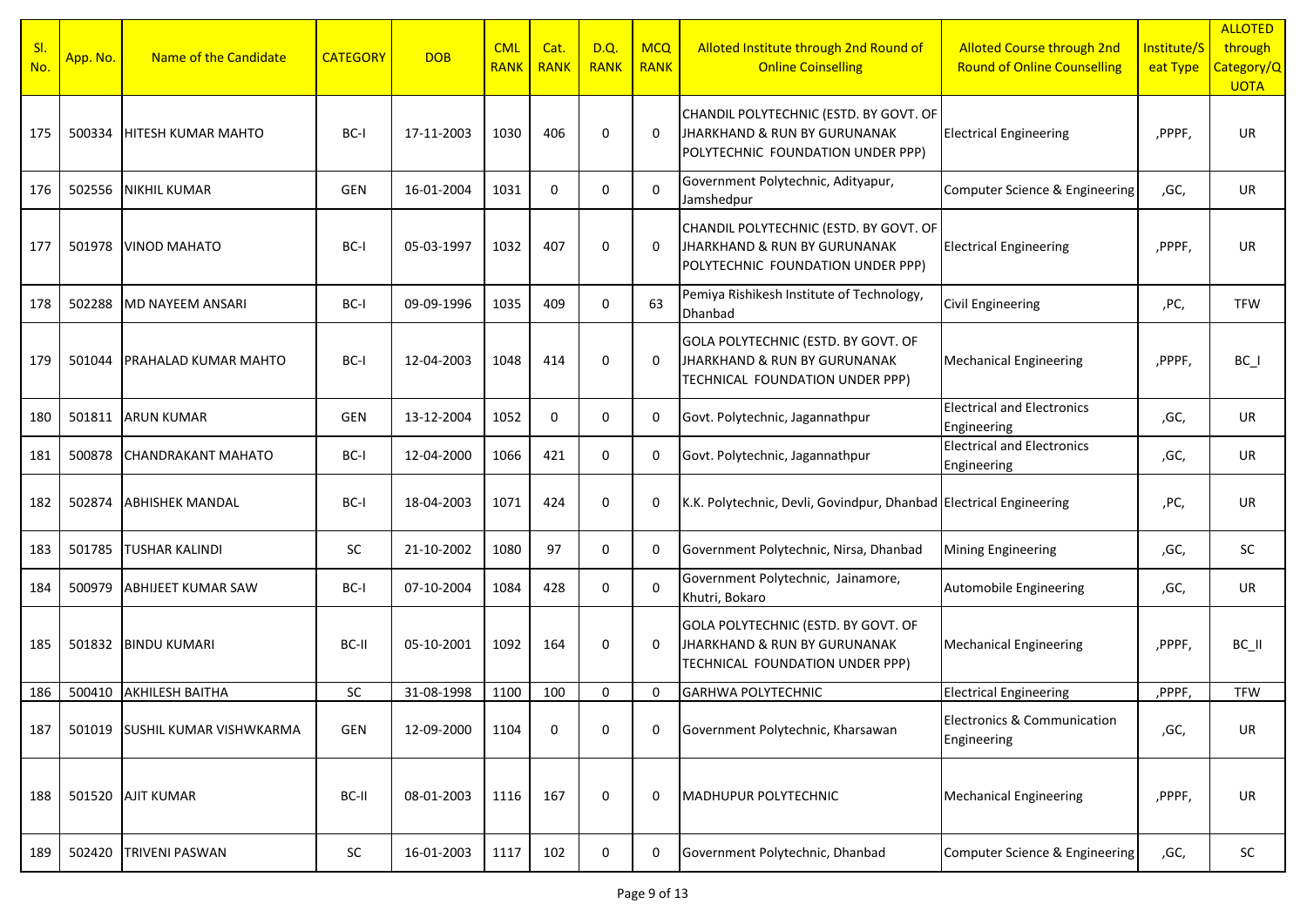| SI.<br>No. | App. No. | Name of the Candidate      | <b>CATEGORY</b> | <b>DOB</b> | <b>CML</b><br><b>RANK</b> | Cat.<br><b>RANK</b> | D.Q.<br><b>RANK</b> | <b>MCQ</b><br><b>RANK</b> | Alloted Institute through 2nd Round of<br><b>Online Coinselling</b>                                                    | <b>Alloted Course through 2nd</b><br><b>Round of Online Counselling</b> | Institute/S<br>eat Type | <b>ALLOTED</b><br>through<br>Category/Q<br><b>UOTA</b> |
|------------|----------|----------------------------|-----------------|------------|---------------------------|---------------------|---------------------|---------------------------|------------------------------------------------------------------------------------------------------------------------|-------------------------------------------------------------------------|-------------------------|--------------------------------------------------------|
| 190        | 502741   | <b>IPRAMOD KUMAR MAHTO</b> | BC-I            | 27-03-2004 | 1124                      | 445                 | 0                   | $\Omega$                  | GOLA POLYTECHNIC (ESTD. BY GOVT. OF<br>JHARKHAND & RUN BY GURUNANAK<br>TECHNICAL FOUNDATION UNDER PPP)                 | <b>Mechanical Engineering</b>                                           | ,PPPF,                  | $BC_$                                                  |
| 191        | 500117   | <b>GOUTAM KUMAR MAHTO</b>  | BC-I            | 26-09-2004 | 1128                      | 447                 | 0                   | 0                         | GOLA POLYTECHNIC (ESTD. BY GOVT. OF<br>JHARKHAND & RUN BY GURUNANAK<br>TECHNICAL FOUNDATION UNDER PPP)                 | <b>Mechanical Engineering</b>                                           | ,PPPF,                  | $BC_$                                                  |
| 192        | 502134   | <b>PAWAN LAGURI</b>        | <b>ST</b>       | 11-10-1997 | 1133                      | 129                 | 0                   | $\Omega$                  | Government Polytechnic, Jainamore,<br>Khutri, Bokaro                                                                   | <b>Mechanical Engineering</b>                                           | ,GC,                    | <b>ST</b>                                              |
| 193        | 500538   | <b>RAVI PRAKASH MINJ</b>   | <b>ST</b>       | 11-04-1998 | 1135                      | 130                 | 0                   | $\Omega$                  | Government Polytechnic, Jainamore,<br>Khutri, Bokaro                                                                   | Automobile Engineering                                                  | ,GC,                    | UR                                                     |
| 194        | 500945   | <b>MUKESH MONDAL</b>       | BC-I            | 06-03-1999 | 1145                      | 451                 | $\mathbf 0$         | $\Omega$                  | CHANDIL POLYTECHNIC (ESTD. BY GOVT. OF<br><b>JHARKHAND &amp; RUN BY GURUNANAK</b><br>POLYTECHNIC FOUNDATION UNDER PPP) | <b>Electrical Engineering</b>                                           | ,PPPF,                  | UR                                                     |
| 195        | 500339   | <b>BABLU HANSDA</b>        | <b>ST</b>       | 09-08-1999 | 1146                      | 132                 | 0                   | $\Omega$                  | Al-kabir Polytechnic, Kabirnagar,<br>Jamshedpur                                                                        | <b>Mechanical Engineering</b>                                           | ,PC,                    | UR                                                     |
| 196        | 501668   | OM PRAKASH PASWAN          | <b>SC</b>       | 05-06-1998 | 1151                      | 104                 | 0                   | 0                         | Government Polytechnic, Bhaga, Dhanbad                                                                                 | Food Technology                                                         | ,GC,                    | UR                                                     |
| 197        | 501453   | NARAYAN KUMAR GUPTA        | BC-II           | 10-12-1993 | 1161                      | 174                 | 0                   | 0                         | Government Polytechnic, Dumka                                                                                          | Computer Science & Engineering                                          | ,GC,                    | UR                                                     |
| 198        | 502037   | <b>VIKRAM KUMAR HANSDA</b> | <b>ST</b>       | 25-07-2004 | 1170                      | 137                 | 0                   | 0                         | Government Polytechnic, Ranchi                                                                                         | <b>Electronics &amp; Communication</b><br>Engineering                   | ,GC,                    | <b>ST</b>                                              |
| 199        | 502031   | PRAKASH KUMAR              | BC-I            | 28-08-2003 | 1175                      | 463                 | 0                   | $\Omega$                  | SILLI POLYTECHNIC (ESTD. BY GOVT. OF<br>JHARKHAND & RUN BY TECHNO INDIA<br>UNDER PPP)                                  | <b>Mechanical Engineering</b>                                           | ,PPPF,                  | UR                                                     |
| 200        | 500019   | RITESH KUMAR BEDIYA        | ST              | 10-04-2002 | 1185                      | 141                 | 0                   | $\overline{0}$            | Government Polytechnic, Dumka                                                                                          | <b>Electrical Engineering</b>                                           | ,GC,                    | <b>ST</b>                                              |
| 201        | 501185   | <b>SEMAL SOREN</b>         | ST              | 12-01-2001 | 1190                      | 143                 | 0                   | 0                         | Government Polytechnic, Dumka                                                                                          | Civil Engineering                                                       | ,GC,                    | <b>ST</b>                                              |
| 202        | 500152   | <b>ROHIT KUMAR DAS</b>     | <b>SC</b>       | 08-08-2002 | 1193                      | 108                 | 0                   | 0                         | Government Polytechnic, Sahibganj                                                                                      | <b>Mechanical Engineering</b>                                           | ,GC,                    | <b>SC</b>                                              |
| 203        |          | 501338 PRAWEEN KEWAT       | BC-I            | 15-08-2002 | 1194                      | 469                 | $\Omega$            | $\Omega$                  | <b>GUMLA POLYTECHNIC</b>                                                                                               | <b>Mechanical Engineering</b>                                           | ,PPPF,                  | <b>UR</b>                                              |
| 204        | 501081   | <b>SOURAV MONDAL</b>       | BC-I            | 14-03-2003 | 1196                      | 470                 | 0                   | $\mathbf 0$               | SILLI POLYTECHNIC (ESTD. BY GOVT. OF<br>JHARKHAND & RUN BY TECHNO INDIA<br>UNDER PPP)                                  | <b>Mechanical Engineering</b>                                           | ,PPPF,                  | UR                                                     |
| 205        | 500400   | <b>ANKIT KUMAR TIWARY</b>  | GEN             | 09-07-2004 | 1201                      | 0                   | 0                   | 0                         | BEHARAGORA POLYTECHNIC COLLEGE                                                                                         | <b>Mechanical Engineering</b>                                           | ,PPPF,                  | UR                                                     |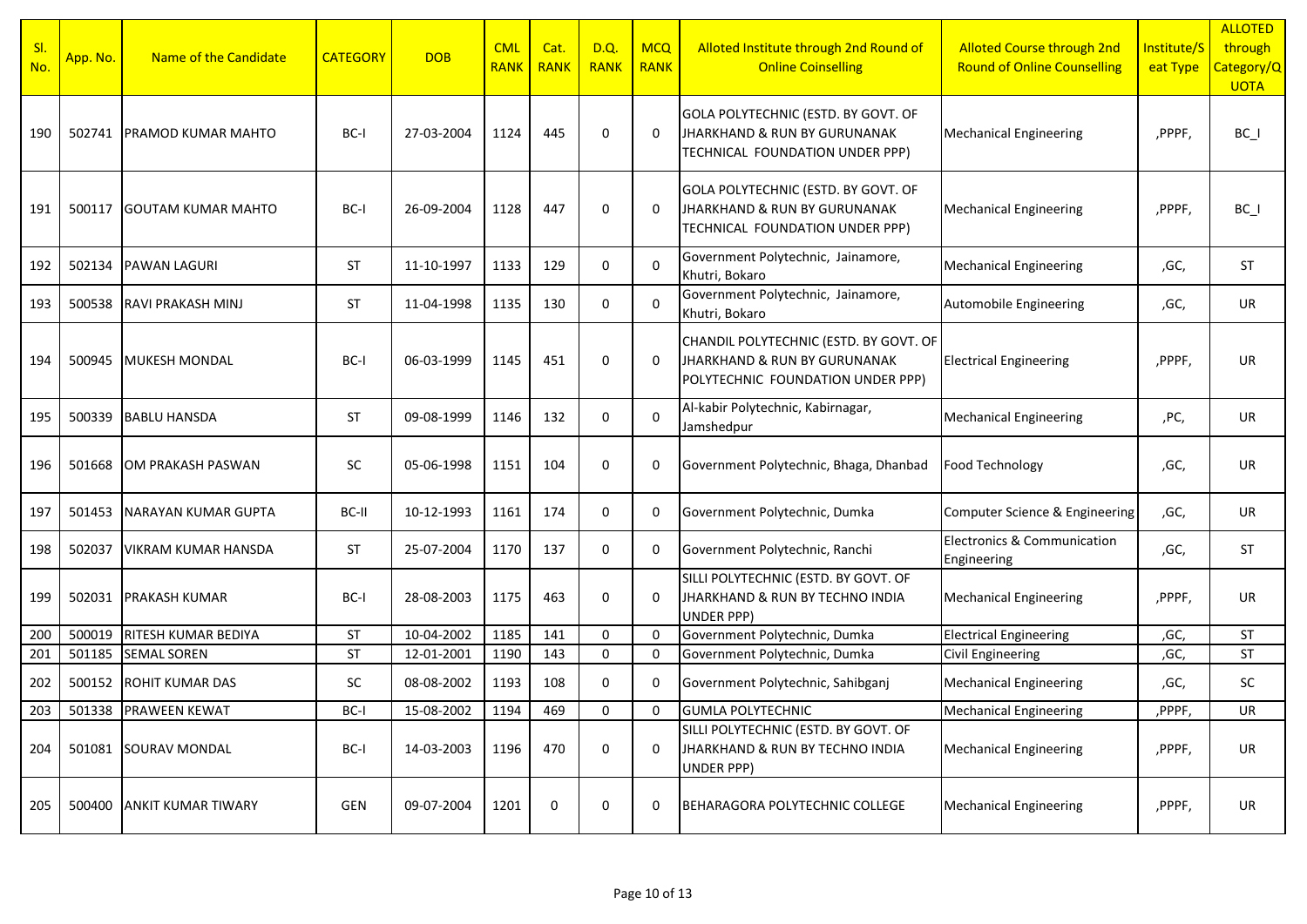| SI.<br>No. | App. No. | Name of the Candidate                 | <b>CATEGORY</b> | <b>DOB</b> | <b>CML</b><br><b>RANK</b> | Cat.<br><b>RANK</b> | D.Q.<br><b>RANK</b> | <b>MCQ</b><br><b>RANK</b> | Alloted Institute through 2nd Round of<br><b>Online Coinselling</b>                                          | <b>Alloted Course through 2nd</b><br><b>Round of Online Counselling</b> | Institute/S<br>eat Type | <b>ALLOTED</b><br>through<br>Category/Q<br><b>UOTA</b> |
|------------|----------|---------------------------------------|-----------------|------------|---------------------------|---------------------|---------------------|---------------------------|--------------------------------------------------------------------------------------------------------------|-------------------------------------------------------------------------|-------------------------|--------------------------------------------------------|
| 206        | 501958   | <b>BASUDEV MANDAL</b>                 | BC-I            | 13-06-1998 | 1205                      | 471                 | $\mathbf 0$         | $\Omega$                  | CHANDIL POLYTECHNIC (ESTD. BY GOVT. OF<br>JHARKHAND & RUN BY GURUNANAK<br>POLYTECHNIC FOUNDATION UNDER PPP)  | <b>Electrical Engineering</b>                                           | ,PPPF,                  | $BC_$                                                  |
| 207        | 502702   | RAJ CHAKRAWARTI KUMAR<br><b>MEHTA</b> | BC-II           | 05-07-2004 | 1212                      | 181                 | 0                   | 0                         | Government Polytechnic, Sahibganj                                                                            | <b>Electrical Engineering</b>                                           | ,GC,                    | BC_II                                                  |
| 208        | 501165   | <b>PRADEEP BHAGAT</b>                 | <b>ST</b>       | 05-02-1994 | 1220                      | 149                 | 0                   | $\mathbf 0$               | Government Polytechnic, Simdega                                                                              | <b>Electrical Engineering</b>                                           | ,GC,                    | <b>ST</b>                                              |
| 209        | 502854   | <b>BALRAM KUMAR RAWANI</b>            | BC-I            | 12-08-2003 | 1222                      | 480                 | $\mathbf 0$         | 0                         | Government Polytechnic, Simdega                                                                              | <b>Electrical and Electronics</b><br>Engineering                        | ,GC,                    | UR                                                     |
| 210        | 501105   | <b>MD ZABAR</b>                       | BC-II           | 03-03-2002 | 1237                      | 187                 | 0                   | 71                        | Government Polytechnic, Sahibganj                                                                            | <b>Mechanical Engineering</b>                                           | ,GC,                    | BC_II                                                  |
| 211        | 501611   | <b>ABHISHEK KUMAR</b>                 | BC-I            | 15-11-2002 | 1246                      | 490                 | $\mathbf 0$         | $\Omega$                  | GOLA POLYTECHNIC (ESTD. BY GOVT. OF<br>JHARKHAND & RUN BY GURUNANAK<br>TECHNICAL FOUNDATION UNDER PPP)       | <b>Civil Engineering</b>                                                | ,PPPF,                  | UR                                                     |
| 212        |          | 501391 MANISH KUMAR                   | GEN             | 11-05-2002 | 1256                      | $\mathbf 0$         | 0                   | $\Omega$                  | Al-kabir Polytechnic, Kabirnagar,<br>Jamshedpur                                                              | <b>Electrical Engineering</b>                                           | ,PC,                    | UR                                                     |
| 213        | 500955   | <b>AKHILESH SHARMA</b>                | <b>GEN</b>      | 27-05-2002 | 1260                      | 0                   | $\mathbf 0$         | $\Omega$                  | PAKUR POLYTECHNIC (ESTD. BY GOVT. OF<br>JHARKHAND & RUN BY BHUBANESWAR<br>POLY. & CYBOTECH CAMPUS UNDER PPP) | <b>Mining Engineering</b>                                               | ,PPPF,                  | UR                                                     |
| 214        | 502465   | <b>SUMIT KUMAR</b>                    | BC-I            | 12-03-1998 | 1263                      | 495                 | 0                   | 0                         | CHANDIL POLYTECHNIC (ESTD. BY GOVT. OF<br>JHARKHAND & RUN BY GURUNANAK<br>POLYTECHNIC FOUNDATION UNDER PPP)  | <b>Electrical Engineering</b>                                           | ,PPPF,                  | $BC_$                                                  |
| 215        | 501330   | <b>SURYA NARAYAN SINKU</b>            | <b>ST</b>       | 10-02-1997 | 1266                      | 155                 | 0                   | $\Omega$                  | Government Polytechnic, Simdega                                                                              | Civil Engineering                                                       | ,GC,                    | ST                                                     |
| 216        | 501851   | <b>ANURAG SINGH</b>                   | <b>ST</b>       | 06-04-1997 | 1288                      | 162                 | 0                   | $\Omega$                  | Govt. Polytechnic, Jagannathpur                                                                              | Civil Engineering                                                       | ,GC,                    | <b>ST</b>                                              |
| 217        | 501969   | <b>ASHISH KUMAR MAHTO</b>             | BC-I            | 10-11-2002 | 1298                      | 507                 | $\mathbf 0$         | $\Omega$                  | Government Polytechnic, Dhanbad                                                                              | Computer Science & Engineering                                          | ,GC,                    | $BC_$                                                  |
| 218        |          | 501917 RAJU KR PASWAN                 | <b>SC</b>       | 10-05-1994 | 1314                      | 113                 | $\mathbf 0$         | $\Omega$                  | Government Polytechnic, Kharsawan                                                                            | <b>Electrical Engineering</b>                                           | ,GC,                    | SC                                                     |
| 219        | 500475   | <b>ARBIND KUMAR</b>                   | BC-II           | 23-10-1996 | 1318                      | 199                 | 0                   | $\Omega$                  | Government Polytechnic, Jainamore,<br>Khutri, Bokaro                                                         | Automobile Engineering                                                  | ,GC,                    | UR                                                     |
| 220        | 500968   | <b>MANISH ORAON</b>                   | ST              | 18-03-2004 | 1325                      | 169                 | 0                   | $\mathbf 0$               | <b>GUMLA POLYTECHNIC</b>                                                                                     | <b>Civil Engineering</b>                                                | ,PPPF,                  | UR                                                     |
| 221        |          | 500273 ASHISH KUMAR                   | BC-II           | 01-04-2004 | 1326                      | 201                 | 0                   | 0                         | PAKUR POLYTECHNIC (ESTD. BY GOVT. OF<br>JHARKHAND & RUN BY BHUBANESWAR<br>POLY. & CYBOTECH CAMPUS UNDER PPP) | <b>Mechanical Engineering</b>                                           | ,PPPF,                  | UR                                                     |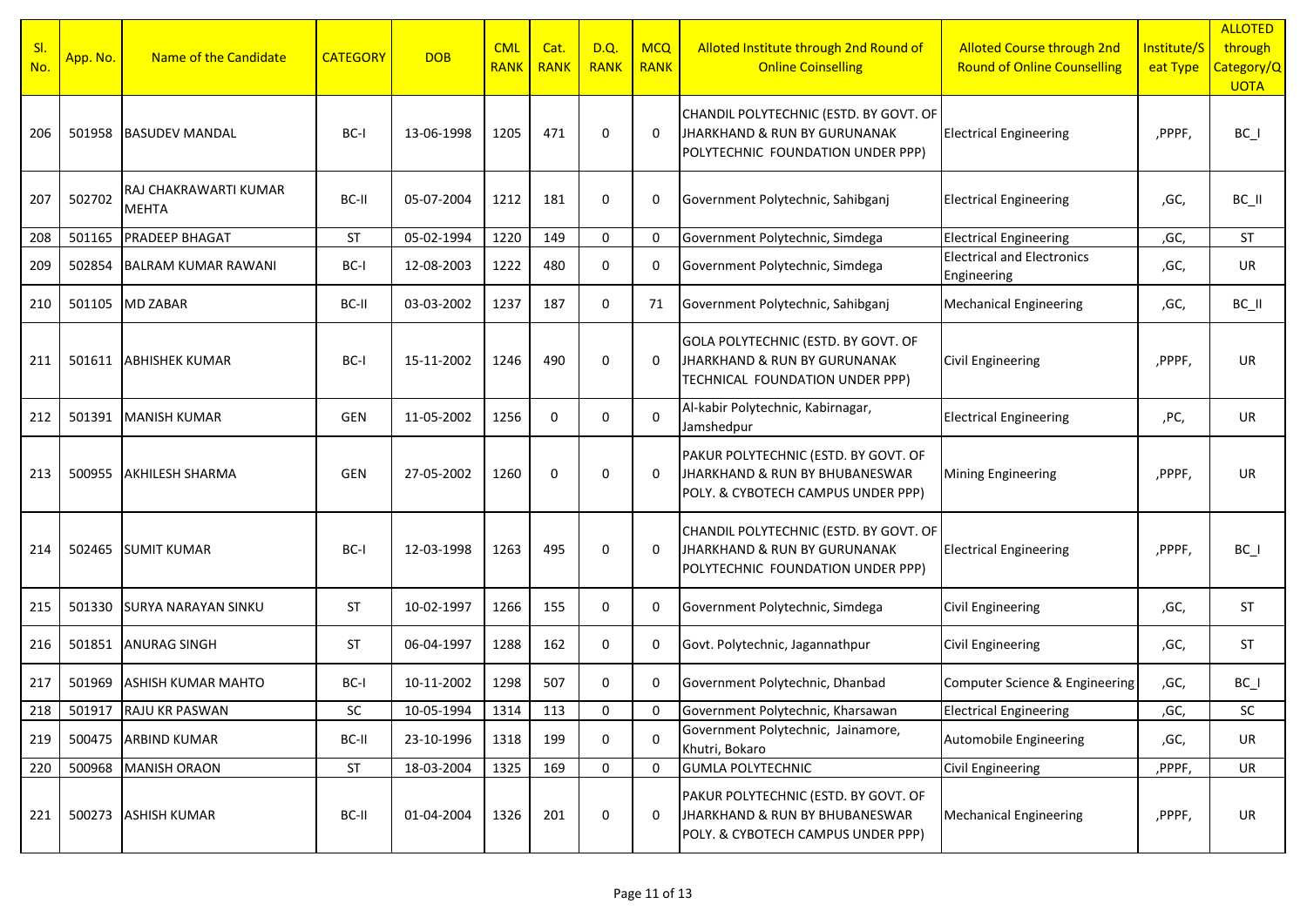| SI.<br>No. | App. No. | Name of the Candidate             | <b>CATEGORY</b> | <b>DOB</b> | <b>CML</b><br><b>RANK</b> | Cat.<br><b>RANK</b> | D.Q.<br><b>RANK</b> | <b>MCQ</b><br><b>RANK</b> | Alloted Institute through 2nd Round of<br><b>Online Coinselling</b>                                         | <b>Alloted Course through 2nd</b><br><b>Round of Online Counselling</b> | Institute/S<br>eat Type | <b>ALLOTED</b><br>through<br>Category/Q<br><b>UOTA</b> |
|------------|----------|-----------------------------------|-----------------|------------|---------------------------|---------------------|---------------------|---------------------------|-------------------------------------------------------------------------------------------------------------|-------------------------------------------------------------------------|-------------------------|--------------------------------------------------------|
| 222        | 500844   | <b>AKASH KUMAR</b>                | BC-I            | 12-05-1998 | 1335                      | 517                 | 0                   | $\mathbf 0$               | Government Polytechnic, Kharsawan                                                                           | Electronics & Communication<br>Engineering                              | ,GC,                    | UR                                                     |
| 223        | 503300   | PANKAJ KUMAR GOPE                 | BC-I            | 07-05-1998 | 1348                      | 525                 | 0                   | $\mathbf 0$               | CHANDIL POLYTECHNIC (ESTD. BY GOVT. OF<br>JHARKHAND & RUN BY GURUNANAK<br>POLYTECHNIC FOUNDATION UNDER PPP) | <b>Mechanical Engineering</b>                                           | ,PPPF,                  | UR                                                     |
| 224        | 502081   | <b>SAMSON BARLA</b>               | <b>ST</b>       | 14-02-1999 | 1350                      | 173                 | 0                   | $\Omega$                  | Govt. Polytechnic, Jagannathpur                                                                             | <b>Electrical Engineering</b>                                           | ,GC,                    | <b>ST</b>                                              |
| 225        | 500747   | <b>ABHISHEK KUMAR</b>             | <b>SC</b>       | 17-11-1995 | 1370                      | 119                 | 0                   | $\Omega$                  | Government Polytechnic, Adityapur,<br>Jamshedpur                                                            | Computer Science & Engineering                                          | ,GC,                    | UR                                                     |
| 226        | 500158   | <b>KAJAL THAKUR</b>               | BC-I            | 30-09-2004 | 1373                      | 535                 | $\mathbf 0$         | 0                         | Government Polytechnic, Ranchi                                                                              | <b>Electronics &amp; Communication</b><br>Engineering                   | ,GC,                    | $BC_$                                                  |
| 227        | 501476   | <b>GIRJA SHANKAR SINGH PARIYA</b> | <b>ST</b>       | 17-12-1998 | 1376                      | 178                 | $\mathbf 0$         | $\Omega$                  | CHANDIL POLYTECHNIC (ESTD. BY GOVT. OF<br>JHARKHAND & RUN BY GURUNANAK<br>POLYTECHNIC FOUNDATION UNDER PPP) | <b>Mechanical Engineering</b>                                           | ,PPPF,                  | UR                                                     |
| 228        | 503030   | NARESH HEMBRAM                    | <b>ST</b>       | 20-12-2000 | 1385                      | 182                 | 0                   | $\Omega$                  | SILLI POLYTECHNIC (ESTD. BY GOVT. OF<br>JHARKHAND & RUN BY TECHNO INDIA<br>UNDER PPP)                       | <b>Electrical Engineering</b>                                           | ,PPPF,                  | <b>ST</b>                                              |
| 229        | 503013   | MANISH KUMAR CHAUHAN              | BC-II           | 20-02-2002 | 1386                      | 208                 | 0                   | $\Omega$                  | GOLA POLYTECHNIC (ESTD. BY GOVT. OF<br>JHARKHAND & RUN BY GURUNANAK<br>TECHNICAL FOUNDATION UNDER PPP)      | <b>Electrical and Electronics</b><br>Engineering                        | ,PPPF,                  | UR                                                     |
| 230        | 502270   | <b>MANISH KUMAR</b>               | BC-I            | 03-02-2002 | 1389                      | 540                 | 0                   | $\Omega$                  | Government Polytechnic, Adityapur,<br>Jamshedpur                                                            | Computer Science & Engineering                                          | ,GC,                    | UR                                                     |
| 231        | 501835   | SUMIT KUMAR                       | <b>GEN</b>      | 26-12-2003 | 1395                      | 0                   | 0                   | 0                         | Government Polytechnic, Koderma                                                                             | <b>Electronics &amp; Communication</b><br>Engineering                   | ,GC,                    | UR                                                     |
| 232        | 500306   | <b>RAVI KANT RAJAK</b>            | <b>SC</b>       | 26-09-2003 | 1405                      | 121                 | 0                   | 0                         | Government Polytechnic, Sahibganj                                                                           | <b>Mechanical Engineering</b>                                           | ,GC,                    | <b>SC</b>                                              |
| 233        | 500072   | <b>KAMAL LAKRA</b>                | <b>ST</b>       | 05-02-2002 | 1414                      | 188                 | 0                   | $\mathbf 0$               | <b>GUMLA POLYTECHNIC</b>                                                                                    | <b>Mining Engineering</b>                                               | ,PPPF,                  | UR                                                     |
| 234        |          | 502907 KUNAL RAJ                  | ${\sf SC}$      | 24-08-2003 | 1417                      | 122                 | 0                   | $\mathbf 0$               | Government Polytechnic, Jainamore,<br>Khutri, Bokaro                                                        | Automobile Engineering                                                  | ,GC,                    | UR                                                     |
| 235        | 500663   | <b>SEEMA KUMARI</b>               | BC-I            | 22-02-2005 | 1421                      | 552                 | $\mathbf 0$         | $\Omega$                  | Government Womens Polytechnic,<br>Tharpakhna, Ranchi                                                        | <b>Electrical Engineering</b>                                           | ,GC,FEMAL<br>Ε,         | $BC_$                                                  |
| 236        | 502267   | <b>KARAMCHAND ORAON</b>           | <b>ST</b>       | 03-02-2002 | 1423                      | 191                 | 0                   | 0                         | Government Polytechnic, Ranchi                                                                              | Electronics & Communication<br>Engineering                              | ,GC,                    | <b>ST</b>                                              |
| 237        | 500718   | <b>BARMA SINKU</b>                | ST              | 20-05-1998 | 1425                      | 193                 | 0                   | $\mathbf 0$               | Govt. Polytechnic, Jagannathpur                                                                             | <b>Electrical Engineering</b>                                           | ,GC,                    | <b>ST</b>                                              |
| 238        | 503092   | <b>SUJEET KUMAR DAS</b>           | SC              | 30-11-1999 | 1428                      | 123                 | 0                   | $\mathbf 0$               | Government Polytechnic, Sahibganj                                                                           | <b>Mechanical Engineering</b>                                           | ,GC,                    | SC                                                     |
| 239        | 501928   | <b>PRIYANKA KUMARI</b>            | BC-I            | 23-09-2004 | 1431                      | 553                 | 0                   | 0                         | Government Womens Polytechnic,<br>Tharpakhna, Ranchi                                                        | <b>Electrical Engineering</b>                                           | ,GC,FEMAL<br>E,         | $BC_$                                                  |